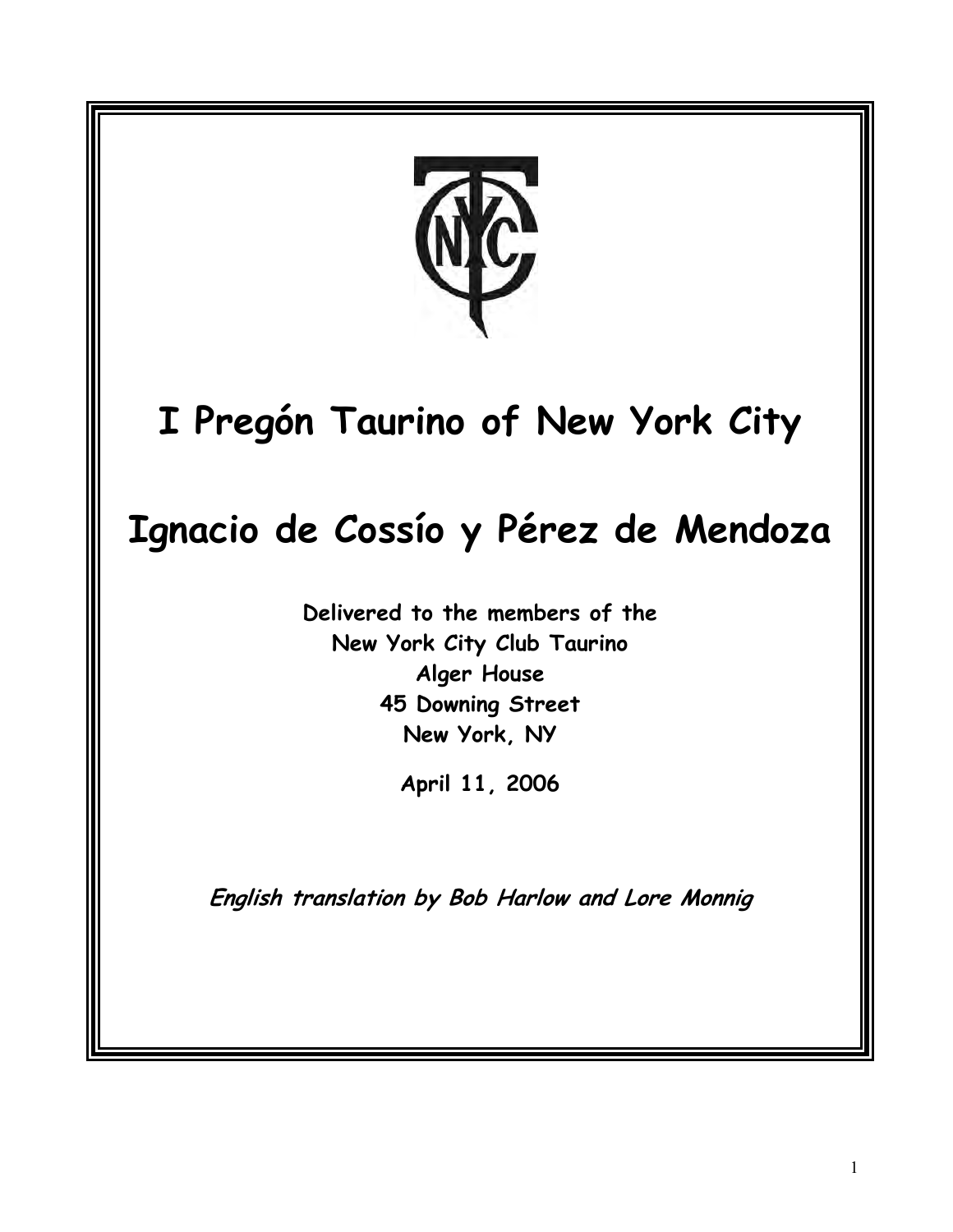# **I PREGÓN FOR THE NEW YORK CITY CLUB TAURINO 2006 By Ignacio de Cossío y Pérez de Mendoza**

Ladies and Gentlemen, good evening and thank you to all for being with me on such a special day. In the first place, I would like to thank the New York City Club Taurino for giving me the opportunity to be here with all of you to talk about the bulls and my native city of Sevilla as a key piece in understanding the history of tauromaquia.

I am no stranger to American soil, because in 1988 I came to the US for the first time to study in eleventh grade in Whitmore-Prescott High School in Michigan. And my stay here was so satisfactory that I did not hesitate to return the following year to graduate from Northview High School in Los Angeles, California. It was precisely there that I wrote my first taurine work, "Los toros", for an assignment in my World History class in May of 1991. Also during those glorious student years I was able to get to know 22 of the 50 states that today make up your beautiful country.

The fiesta of los toros has long had a warm and close friendship with the United States thorough famous people such as Ernest Hemingway. In his first work, "Death in the Afternoon", he reveals to us one of the important keys in our century: "With *petos*", said Hemingway, "will begin the decline to decadence of the toro bravo". A brilliant insight from an authentic visionary four years after the imposition of the *peto* with the consequent abuse that later would extend to all taurine plazas. The bull loses so much in the *peto* that even today's bull comes out destroyed and lacking any prestige. \*

Other great Americans approached the corridas de toros with an almost mystical respect. This was the case of the director Orson Welles who, in spite of dreaming about making a taurine movie, was brought to a halt by the reality of the complexity of the cinematography of the genre, and affirming that if he someday were to try it, his film would talk about toros and toreros but under no circumstances would a toro actually appear in the film, much less a scene in the plaza. That is because to transmit the emotion of the plaza is an arduous and difficult undertaking. And Welles was right as the taurine films made to date have had little success because they lacked realism on the big screen. One of the few films that have not fallen into this trap may be "Torero" which was filmed in Mexico by Carlos Vela in 1953 and starred the Aztec maestro Luis Procuna.\*

And lastly, before embarking on my analysis of the historic significance of Sevilla, I want to mention two other figuras and great ambassadors of the fiesta brava: the diestro John Fulton, maestro of toros and of paint brushes, enamored and captivated by the barrio of Santa Cruz in Sevilla right up to his final days; and the young Joseph Patrick Kennedy II who spent many afternoons in tentaderos with Manuel Benitez "El Cordobés" as guest of honor of the *ganaderos* (bull ranchers) Guardiola.

In fact I remember an amusing anecdote that the ganadero Jaime Guardiola told me as a direct consequence of Joe's summer visits to "El Toruño" at the end of the 1970's. Joe never forgot the Spain of his youth and when years later he became the Congressman for the Democratic party, one night at a dinner given by the Spanish Ambassador in New York, he was asked if he knew Spain, and he answered "Not only do I know Spain, but there I am known as 'Pepe de Utrera'!"\*

The word 'Maestranza' recalls a time past in which Sevilla gave birth to many new things. After a long siege, King Fernando III "The Saint" had just taken possession of the city where caballeros and princesses were entering drunk with victory on one side of the city, and those who had lived there until then were leaving by the other side. It was then that a group of the most distinguished caballeros who had entered Sevilla formed the Brotherhood of Nobles under the sponsorship of Saint Hermenegildo (later known as the Virgin of the Rosario) with the purpose of providing a system of self-defense of the city and control of the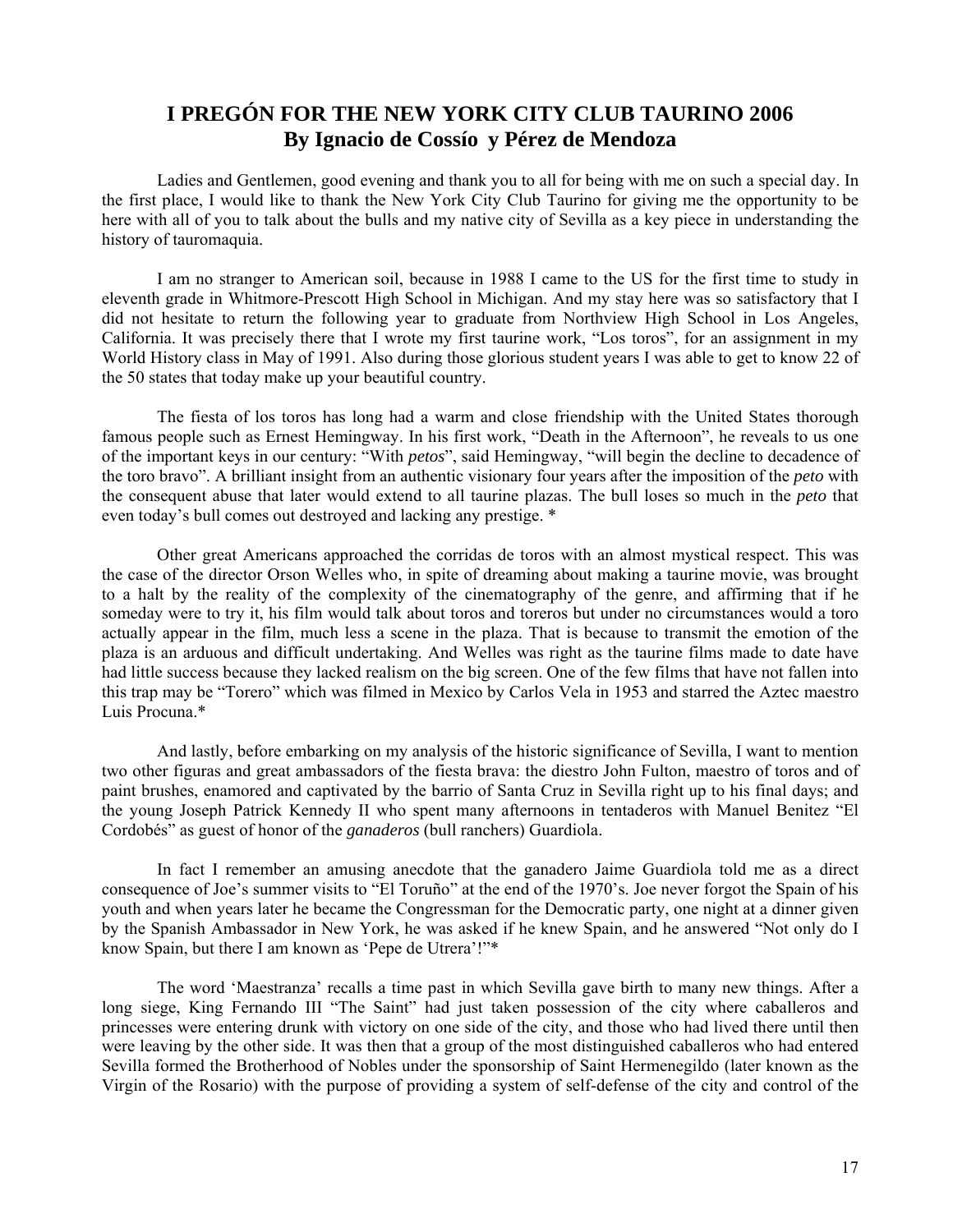population. These noblemen trained in arms, always on horseback and in time they acquired a high degree of equestrian skills.\*

In addition to equestrian exercises, very early on they initiated parallel activities, with the primary objective of celebrating festivals, in which bulls would leave their mark on the horsemen.

The thing is that, almost since the beginning, they set themselves apart from the civil powers and from the City Council and felt closer to their kings their lords, who protected and encouraged them.

It has been said that the Austrians [the Hapsburg kings] were big fans of the bulls, and for this reason the maestrantes would organize their fiestas de toros from horseback, first in the Plaza San Francisco and later in the Plaza del Arenal where they constructed a rectangle closed off on one side by the mud wall of the Convent del Pópulo and on the other side by the Cerillo de Baratillo\*. Later they would build the Plaza de la Maestranza in this very place, over the old plaza.

Over time, the equestrian toreo was giving way to toreros on foot, who went from being servants of the nobility on horseback to becoming the center of the fiesta de toros. This brought with it a revolution, making the actors jump off their horses and onto the sand to confront the bulls of the Utreran ganaderías that were undergoing the biggest expansion in the history of herds of brave Spanish bulls. These included Conde de Vistahermosa, which was the base in later years of Santa Coloma, Saltillo, Murube, Ibarra and Parladé; and Cabrera and Vázquez. They faced toreros like Romero and Costillares who came out of the tragic and bloody world of the slaughterhouses. All of this happened, has happened and is happening in our plaza.

A corrida de toros in the Maestranza makes us re-live this epoch and feel that we are the next link in the human chain of those that came before us. And it makes us understand why 'Maestranza' comes from the word 'maestro' and why we call those whom we admire 'maestros'.

There is no doubt that what has made this continuity of the Maestranza possible for so many centuries is that everyone considers it very much their own; because it has imposed silence and discretion; because it has exerted itself as a cultural and learned patron - and because it has always been, as many know, close to the Convents, to the most needy, and to Sevilla.

The sense of hierarchy and the way in which this sense manifests itself make up the base of what is called 'protocol'. Sevilla's most primitive customs are proof of how deeply rooted this feeling is in the city. This noble tyranny pertains not only to people's preferences as a result of their posts, position, ranking or honors, but it also extends to a whole world of customs rooted in tradition that are difficult – if not impossible – to uproot. And there was nothing more preserved and inexorable than the silence of the Maestranza.

An ingenious friend of mine said that the customs of corridas de toros are so well preserved that in the last two centuries that the *montera\** has been in use, the only thing that has changed are a few centimeters of height of the "ears" on top. But the tradition of protocol in the Plaza de Toros of the Real Maestranza de Caballería of Sevilla has made it irresistibly captivating.

The Royal Academy of Spain defines the word '*silencio*' as simply abstaining from talking, but the true significance of this term is difficult to express. It is like….a *lance\** of Pepe Luis [Vázquez], a *derechazo\** of [Curro] Romero, a *kikirikí\** of Morante [de la Puebla], a *natural\** of El Cid, a good pair of *banderillas* of Julio Pérez "El Vito", a great *puyazo\** of "Camero", the pasodoble 'Maestranza' [played] by the orchestra of maestro Tejera\*, the sound of the *clarines*……it is, as the great Peruvian writer Mario Vargas Llosa said in his already-historic *pregón*, as though Sevilla keeps talking when it goes silent.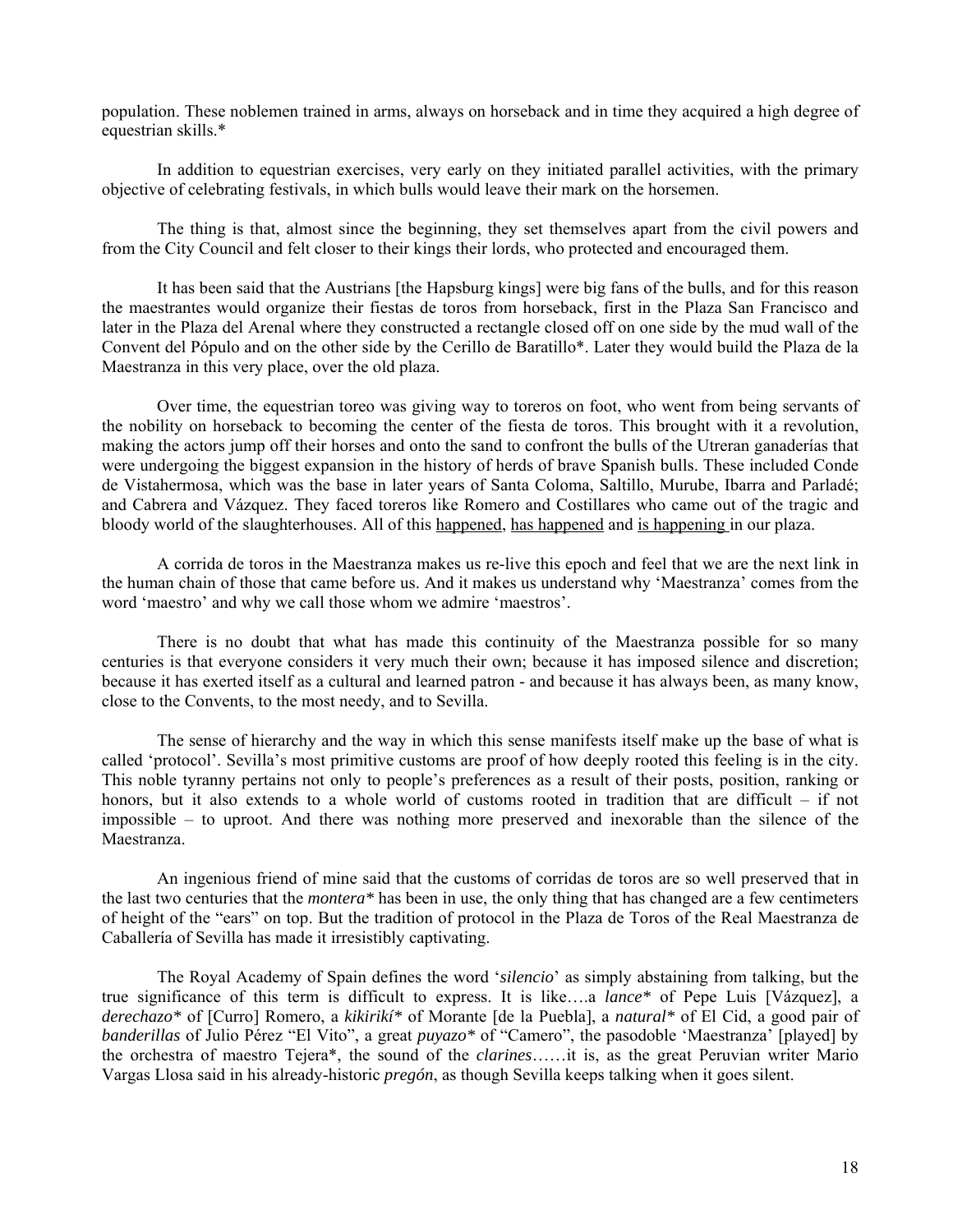With the passage of time and changing fashions, little is left of the two wise and sentencing silences that could be glimpsed in each corrida through snippets of that custom that was converted into a holy tradition. The first [silence] was that in which all was suspended before the beginning of what was already intuited to be a great *faena*; and the other second silence was the disapproval at the end of a mediocre *lidia* [performance] when everything is as cold as a glacier and filled with indifference. Little by little everything is fading out, even the silence of Sevilla.

This sensation is usually felt at the end of the Feria when the hotels, empty of foreigners [people not from Sevilla] and taurinos, resist thinking that it will be next year before the crème de la crème of the taurine world will return to their hotel rooms; before they will hear the tertulias in their salons and on their terraces after the corridas; before they will have to stay up all night to receive and lodge their distinguished clients. It is when the fairgrounds of the Feria look like a sacred cemetery of a black tie ball, where the silence of the plaza returns and is present in its 15 little taurine alleys\* with the last deaf echo of the hooves and the wheels of the carriages, pulled by grand horses and refined mules. Many are we who will try once and again to lean over the railings of the emptied out casetas, without life and devastated with the nostalgic insistence and civilized desire to hear again the strum of the guitar, the sound of a small beer glass or the *taconeo\** of a pretty gypsy girl.

It would be an injustice not to mention the artistic creator of this silence that is so inexpressible; that creator was the Sevillian *pueblo* of my elders. Its happy character made us value the sentiment in a special way, not very reasonable but rational, which is demonstrated in the sand of the Maestranza. Antonio Machado reminds us:

"A clarion note tears out, penetrating breaks the air with a vibrant stab ... Roaring of the timbales. Out leaps the bull in the sand. It snorts, it roars ... Battered rustles from a percale cape... "

In this [poem] one can understand this mysterious sentiment when it happens, for such is the grandeur of the impressive and unequalled silences that are the unique and instinctive response to the creation of beauty and art.

Cities are differentiated by the character and charm of the people of their neighborhoods. In Sevilla, there are neighborhoods where the bowels of the streets guard their history and taurine legends that have never been revealed but are alive for those who have had the luck to share their epoch of greater splendor. It is there that the best university of toreo was forged with all the styles of toreo represented by their best interpreters.

These were the times when the slaughterhouse at the Puerta de la Carne was the backdrop and school for toreros. I have not yet figured out if it was the ruthless or the bloody atmosphere that awoke in these boys the instinct to test themselves in the face of danger.

The best example is the oldest maestro from the barrio of San Bernardo – the brilliant, lively, astute, quick-tempered, violent and irascible Joaquín Rodríguez Costillares\* who invented the *veronica\** and the *volapié\**, competing with and besting the men from Ronda – Francisco and Juan Romero – only to be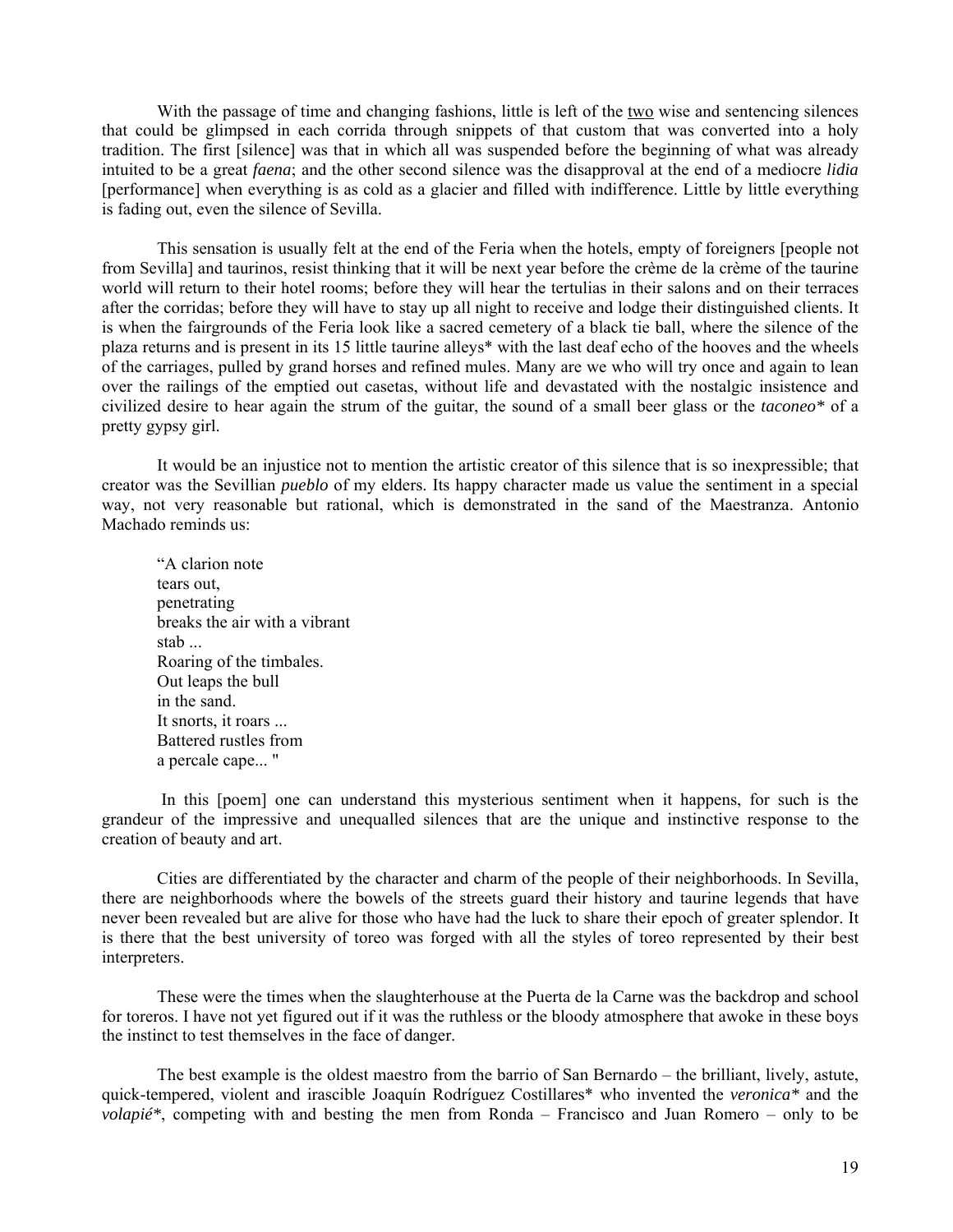defeated later by the grandson of the first and the son of the second, Pedro Romero\*. He lived his youth in the ambiance of a house where his torero father managed to be a servant in the Maestranza while employed at the slaughterhouse. Another matador from San Bernardo was José Delgado Guerra "Pepe Hillo"\*, heir and avenger of Costillares in facing the great Pedro of Ronda, before writing the first book on tauromaquia and then falling to "Barbudo" in Madrid.

There was also Curro Arjona "Cúchares"\* who was born in Madrid but lived and grew up in San Bernardo near the memory of his grandfather, the torero Curro Guillén\*, his hope broken by "Retinto" in Ronda in that melancholic epoch of toreo after the War of Independence. The happy and showy character of and then Cúchares led to the birth of toreo with the muleta whereby the matador could play with the bull so that it was no longer a matter of only setting up and killing the bull. He was the father of the torero Currito and son of the banderillero Costuras who became a prestigious figura in spite of yielding, in time, to "Frascuelo"\* and "Lagartijo"\* and the triumphs of "Cara Ancha"\*. His biggest rival was Manuel Dominquez "Desperdicios"\* who had a long and adventurous life including going to Argentina and Brazil where he became a slave trader and a revolutionary, and who never took his only remaining eye off him [Cúchares] – the only eye that was left him by "Barrabás" of the ranch of Pérez de la Concha in Puerto de Santa María in 1857.

A daughter of Cúchares would marry another torero of the barrio, Antonio Sánchez "El Tato"\*. Raised at the gates of the slaughterhouse, he was characterized by his intuitive elegance and good taste, about which one critic said that after being gored he would cover his shirt with his capote so that the blood soaking it would not give away the wound. His example of presence and cornadas was taken to a new level by the attractive Antonio Reverte\* who, although he did not have the nerve of El Tato, would die in front of "Grillito" in Bayonne. El Tato had to have his leg amputated due to an unfortunate goring in Madrid by "Peregrino", a bull of Vicente Martínez, and with his retirement also went one of the toughest rivalries that existed in toreo – that of El Tato and Antonio Carmona "El Gordito"\* who was a great creator of placing *banderillas al quiebro*. And it was precisely this one ["Gordito"] who, after retiring years before, would shave his mustache and return to the ring to give the alternativa to "El Espartero"\*, a life cut short "by and for art" – according to the words of his legend in San Fernando – under the shadow of "Perdigón" of Miura. Is it a Masonic sign of death? His toreo, full of quietude, stillness and suicidal valor, would serve as the inspiration for later toreros such as Antonio Montes and Juan Belmonte from Triana, and for Jaime Ostos from Ecija, and even the poet Fernando Villalón who came to describe his funeral with astonishing reality in the last verses of his "Poema del 800".

"The coachmen in black and in the riding crop a black ribbon. Young boys of the Alfalfa: Well-dressed young boys; black cummerbunds around their waists, and ribbons in their hats.

Eight horses carried Espartero's coach".

We arrive now at the Vázquez family but let us not forget toreros such as Machío Trigo and Carmona "El Camisero", the banderilleros Manuel Rojas "Rojitas", Manuel Rodríguez "El Tito de San Bernardo" and Joaquín Rodruiguez Juaquinillo; the picadors Manuel and José Trigo; the novilleros Juan Pazo and the Vázquez brothers, Rafael and Juan.

The patriarch of the Vázquez family was also an employee at the slaughterhouse and Pepe Luis, the eldest of his three torero sons, worked for a while as an unsalaried apprentice in the slaughterhouse. Oh those Vázquezes – what a family! Pepe Luis, Manolo, Antonio and Rafael – a bouquet of toreros! And toreo based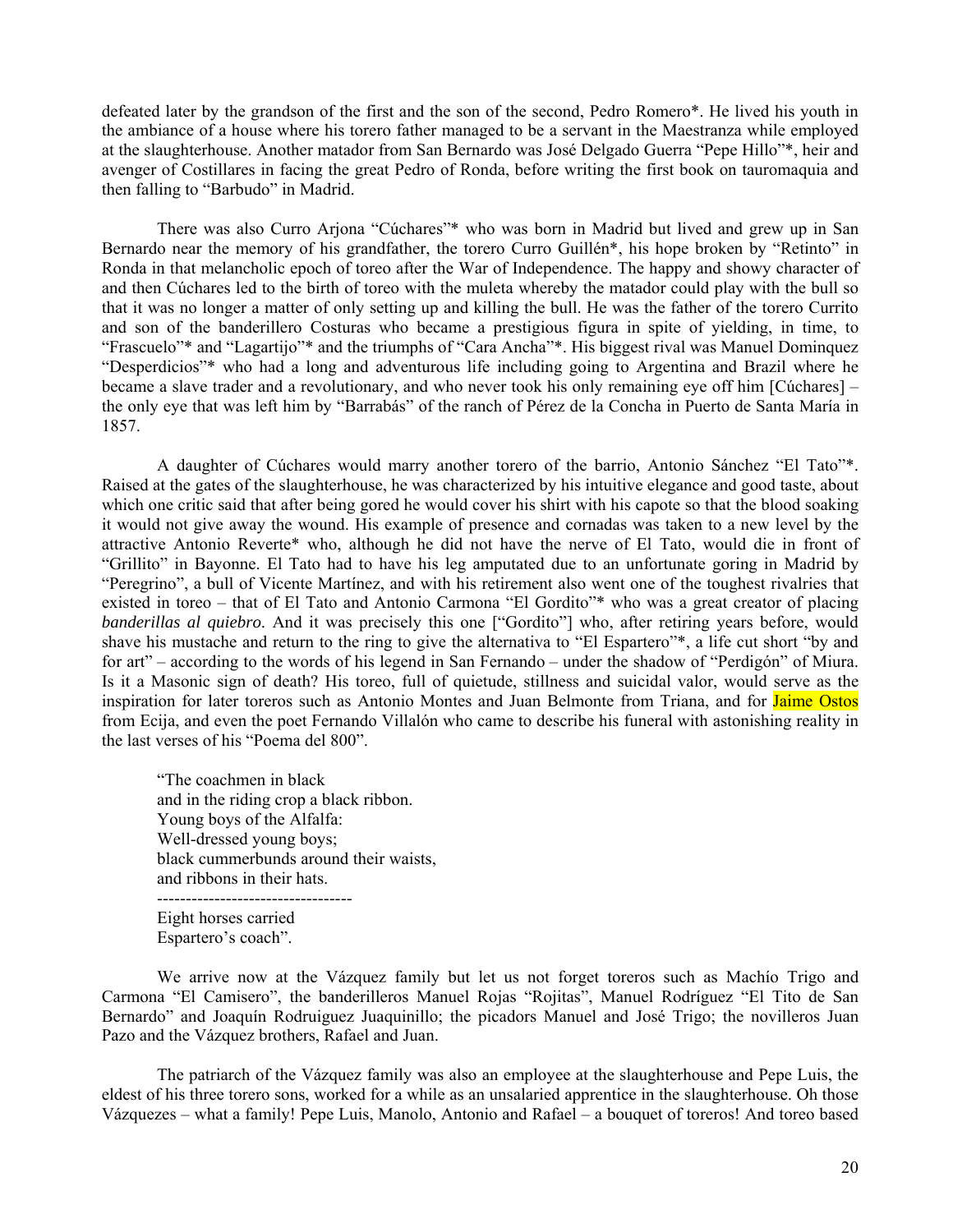on grace, intuition and lightness – toreo learned in secret in the large corrals of the slaughterhouse. It was crystal-clear art that is still an example of how far beauty and grace in toreo had come, and the limits of aesthetic emotion that are possible in toreo.

Battle, boldness, bravery, art, valor, impulse and inspiration. It is as though we had suddenly learned what it means to be a torero. All the more for us who have not seen them torear - all this has come down to us. They do not see or will see it in silence from on high; but we will talk among ourselves and for generations to come, feeling it in our souls.

Oh that Vázquez family! Always active! Pepe Luis and Manolo – Manolo and Pepe Luis – both so very Sevillian, so much our own, they put their hearts into it and gave us the best, steady and stable, feeling in turn all the responsibility of toreo, whose art is the essence of life. For this, such love and such pain and suffering.

Three great currents ran through Pepe Luis - Gaillito's knowledge of the bulls, Belmonte's solemnity in the opening of the *compás* [performing in an open stance] and Chicuelo's cheer with his feet together. His toreo seems like the work of a goldsmith, making grace profound. *Naturales*, *derechazos*, the sudden *kikirikí*, a *molinete\** in the very face of the bull, the *ayudado por alto\** with two hands, the *pase de pecho\** lasting the full body from the horn to the tail, leaving the bull to catch its breath, to see him come from very far with the *cartuchito de pescao\**, and those sublime *medias lagartijeras\** – all are parts of the profile of the Blonde God of San Bernardo.\*

If toreo was being performed in profile, Manolo put it in front. He was like no other, and especially in his last epoch, he appeared to maintain all of it – the fiesta, the traditions and the respect for a ceremony that plays with the drama of life and death without taking any of the advantages that genuine artists do like planning and constructing their world. I want to imagine him dressed in green or in sky blue and gold like on his triumphal afternoons, citing from in front with his prodigious left-handed pass of which he always made a show in the most difficult and beautiful moments of toreo. Nobody suffered as much as he did in order to enjoy the honey of triumph in his home town until an unforgettable Corpus in Sevilla would cross his path\*, when the door that is the most glorious of all opened wide for the "Sorcerer of San Bernardo" – for the son of the superintendent of the slaughterhouse in his neighborhood – for the young genius of Las Ventas [Madrid] – for the mature torero and man who dreaming so much of this wish, converted his greatest dream into reality.

What is there to say of the last great maestro of San Bernardo, Diego Puerto $* -$ or, 'Diego the Valiant' – born in this neighborhood of illustrious toreros on the edge of this slaughterhouse in which his father also worked. His *sevillanismo* [innate sense of being from Sevilla] took him, like a whisper, from terror to the harshness of his more than thirty gorings; to explosive and open joy when he closed off a series of passes with his *adornos*, one-handed *cambios* in the very face of the bull and with those little quick steps so characteristically Sevillian. This joyous and true toreo, without any concession to bad taste, put him firmly in the taurine Parnassus.\*

The watch, with its throbbing tic-tock, fancies itself to be the heart of time and of time past, goes and comes back again, because our subconscious is the individual theater of all the tragedies that are repeated. The men that lived then are born again. That which was believed to be lost is recovered. Even in a neighborhood like San Bernardo the *olé*s of the Monumental\* still echo, the same Monumental that withstood the best years of its legend with its marble boxes and its nearly 20,000 souls.

Three *temporadas* [seasons] sum up the Monumental's glorious taurine history, from its foundation laid in the shadow of José [Joselito "El Gallo"]and bulls of Contreras that kicked off the plaza in 1918, to the afternoon of the first official retirement (of the four recorded) of Rafael El Gallo in September of the same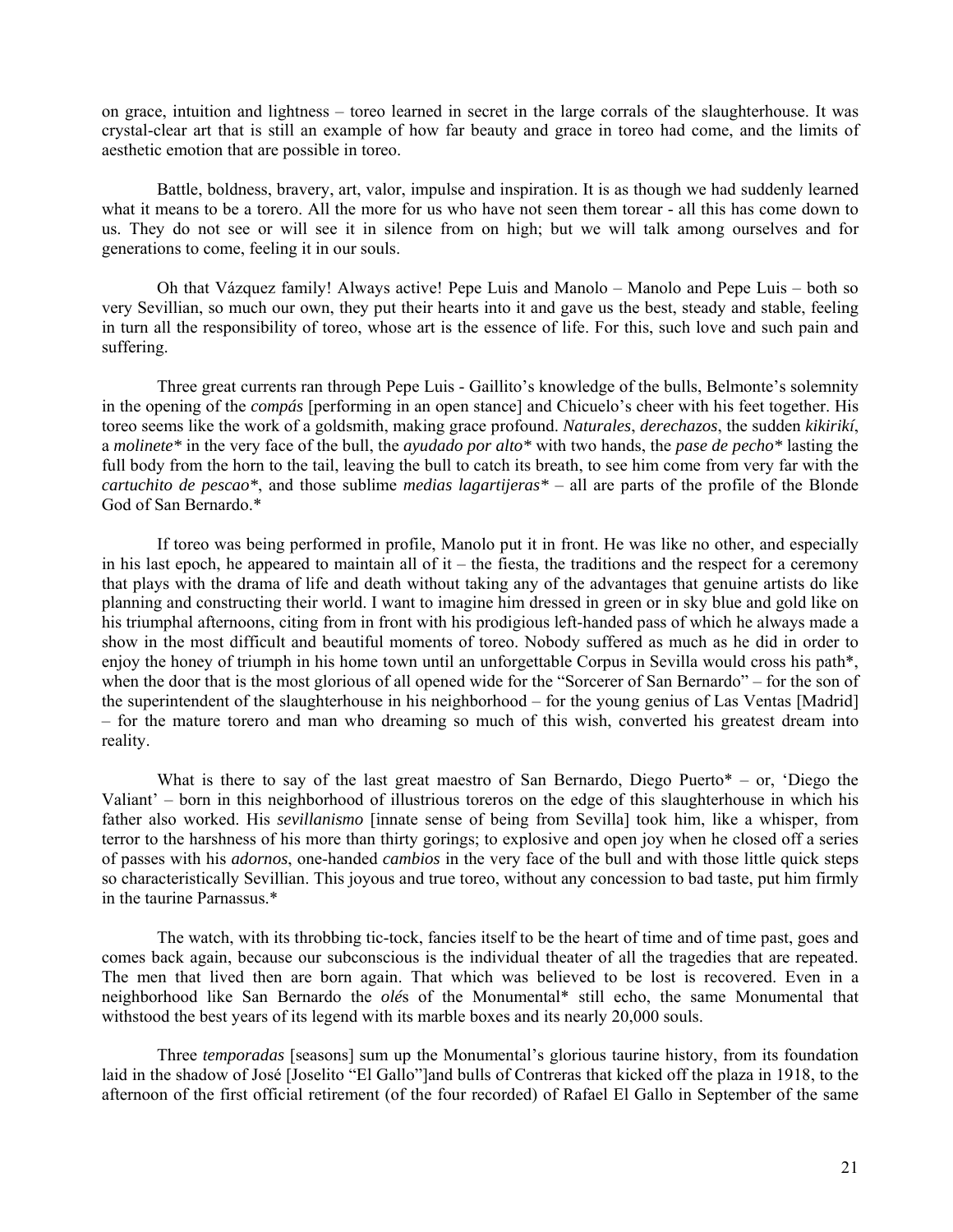year, and then to the triumphal return of Rafael with bulls of Pérez de la Concha together with Manuel Granero and Manuel Belmonte, which would be the last performance in this plaza.

The most active year in Sevilla, taurinely speaking, was in 1919. One day, the  $28<sup>th</sup>$  of September, 1919, bore witness to its greatest event. With a half hour of difference, there was a corrida de toros in the Maestranza and another in the Monumental. Sevilla was divided between the followers of Belmonte, who went to the Maestranza, and the followers of the Gallo who went to the Monumental. One memorable afternoon of the competition, in the middle of the feria of San Miguel, when Manuel Jiménez Chicuelo took the alternativa at the hands of Juan Belmonte and with Manuel's own brother as witness with a bull of Santa Coloma in the plaza of Baratillo [the Maestranza] and at almost the same time the diestro Juan Luis de la Rosa took his alternativa from Joselito "El Gallo" with Varelito – who substituted for Sánchez Mejías who was wounded – as witness with animals of Guadalest in the plaza in San Bernadino [the Monumental]. In the end, three ears for the young Gallo [Joselito] and silence in Triana\*.

The following year both plazas agreed not to have coinciding corridas during the feria de abril {Sevilla's April Feria]. It was decided that the first corridas would be celebrated in the Monumental and the rest in the Maestranza. José and Juan alternated and performed in both plazas, and it seemed that the duel of the plazas was at an end. The tragedy in Talavera a month later not only ended the life of José but also the dream of his Monumental.

In the Alameda de Hércules we will find the Gallos, Rafael and José. As to the first, although he was born in Madrid 200 meters from Los Cibeles, he grew up in Gelves and lived for a long time in the Alameda and it was there that, according to history and his legend, his toreo was born based in something as difficult to explain as inspiration and '*duende*' [magic]. Rafael, who was always classic and a dreamer, gave us majestic *suertes\** such as the pass of the '*Celeste Imperio\**', the *serpentina\** and the *cambio de mano por la espalda\** – all these before he would have one of his famous attacks of fear and run away. The exquisite art of the "Divine Bald Man"\* in his 29 active *temporadas* was balanced between brilliance and disillusionment. It is said that for him there were no fads, no concept of what was fashionable to do, and time seemed to pass him by as he was never a torero of his own time – nor of any other time – and for this he lived close to everybody, the public and aficionados alike, surrounded by love and general respect. No one who had the opportunity to know him has forgotten his Havana cigars, his wide-brimmed hat, his way of dressing and walking down Calle Sierpes\*. And often in the dim light of morning he seems to me to be present in these places so loved by him, and he smiles at us. The elegance of Rafael was foreshadowed by another neighbor of his, a maestro, in this illustrious neighborhood like Antonio Fuentes\*, successor to the good taste of "Lagartijo", and the final executioner of the famous "Perdigón".

His niece, Piruja Sánchez Mejías, the daughter of the great Ignacio\*, tells us that one day in Pino Montano, Rafael was shaving and asked her to buy him a new beige jacket to wear in an upcoming festival, although it is clear that the word "beige" was not in the vocabulary of the great Rafael.

"Pirujita, Pirujita", he called, "Do me a favor and go to the Campana and buy me a jacket of the color…color…café con leche (coffee with milk). Teresa had run down the long corridor of the second floor of the house, Rafael repeated the request phrasing it in these words that are incomparably Sevillian: "Pirujita, my child, please do not forget – more milk than coffee!"

The youngest Gallo, José Gómez Ortega "Joselito El Gallo", soon settled into the Roman Alameda\* next to his illustrative mother, Gabriela, and his brother, Rafael, in a house that shared a wall with the Chicuelo family. From here, having left behind the farmland of Algarrobo in Gelvés where he was born, he would write the best pages of the Golden Age of tauromaquia, unseating the until then all-powerful and talented "Bombita"\*, the worthy successor of "Guerrita"\*. Almost from the beginning his toreo was encyclopedic and permitted him to conquer the two most demanding publics: first, that of Madrid in the afternoon of 25 quites in the famous corrida of Vicente Martínez in 1914, and then the following year in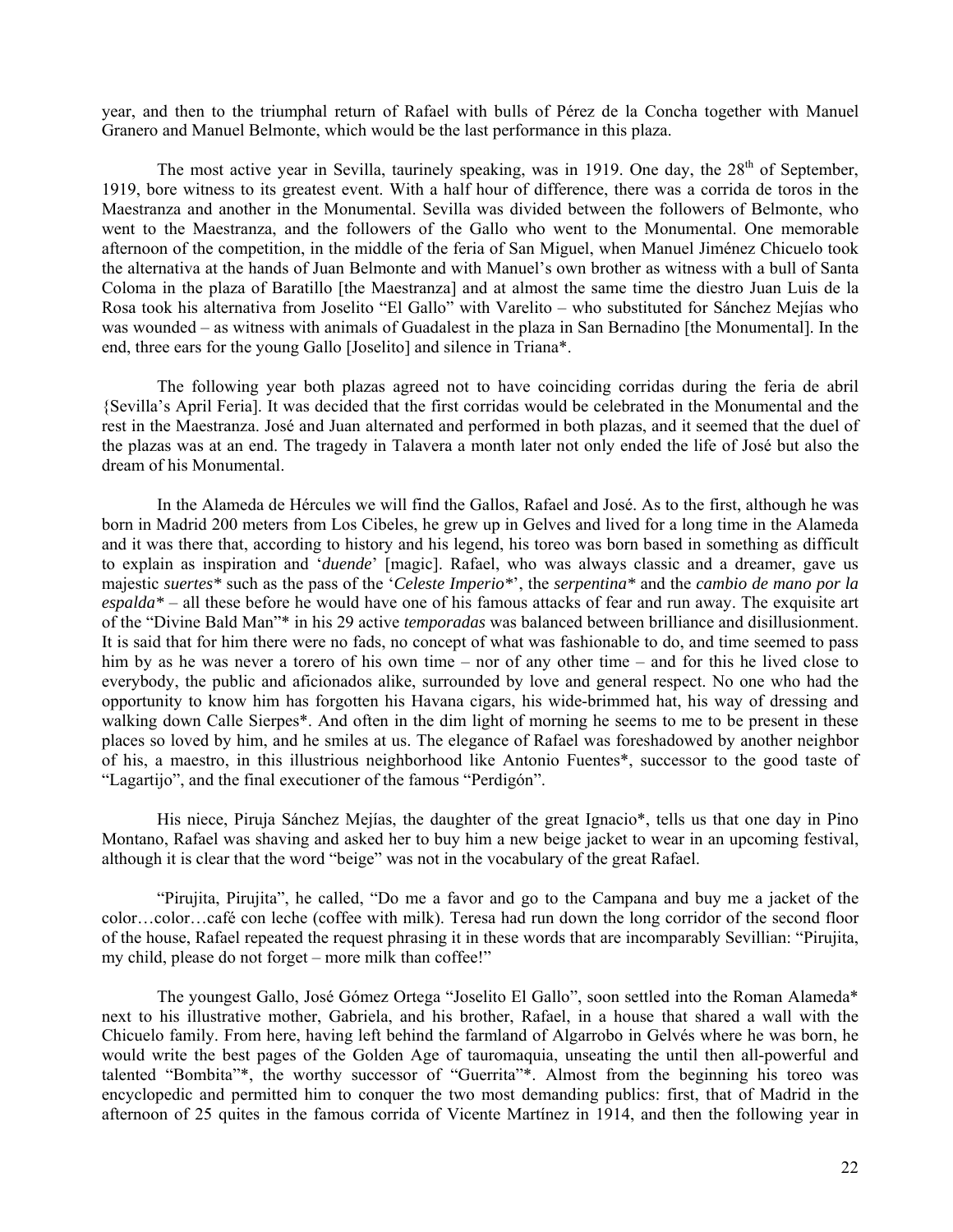Sevilla with a glorious success with the bull "Cantinero" of Santa Coloma, a performance for which he was awarded the first ear ever given to a matador in the Maestranza. He was master of all and especially *largas\** and passing with one hand. He was masterful in his way of taking the bulls off the horses and putting them into the *suertes\**, with an exceptionally creative imagination. He was an extraordinary banderillero on both horns – sure, powerful, orthodox and joyful. Great with the muleta and exhibiting the highest technique, he liked to *torear en redonda al natural\** with the *estoque\** held lightly in the muleta. He was the precursor of today's *toreo al natural*; he dominated the *volapié* and the *suerte de recibir\**; and he had a great desire to explore new paths which led him to raise the Vistahermosa bulls that exist today, braver and more noble that would allow his colleague and inseparable friend, Juan Belmonte, to realize a type of toreo that José dreamed about, that has lasted right to our times. It is said of him that he was killed by the bull "Bailaor" in Talavera de la Reina on May 16, 1920. Sevilla went into mourning and the Macarena covered the emerald flowers that Gallito [*Joselito*] had given her in black. His brother-in-law, Ignacio Sánchez Mejías\* – restless, agitated, uneasy, heroic and master of banderillas put in *al dentro*\* – accompanied him on the cartel that fatal afternoon, ignorant of what would be his own fate 14 years later\*. Federico García Lorca lamented:

"There was no prince in Sevilla who could compare to him nor sword like his sword, nor heart so true. Like a river of lions was his marvellous strength, and like a marble torso his solid wisdom.

The air of Andalusian Rome gilded his head where his smile was a spikenard of wit and intelligence.

What a great torero in the plaza! What a good peasant in the Sierra! How gentle with the sheaves! How hard with the spurs! How tender with the dew! Hoe dazzling the fiesta! How tremendous with the final banderillas of darkness! "

From time to time I would listen to my uncle José María de Cossío talk about Joselito's personality by way of an anecdote that happened one day in the plaza of Cuatro Caminos in Santander. José was torearing and all of a sudden an *espontáneo* leapt into the ring. The maestro from Sevilla retrieved the young man gently from the ring while the ungrateful lad showered him with punches and kicks – with no response from the maestro. My uncle saw it all astonished and aghast from the *barrera* in *tendido* one, and after the corrida he sighted José in the hotel.

"*Oye* – José! This inconsiderate youngster bloodied your face and kicked your arms and legs black and blue! But what surprised me most were your response and your attitude. It would not have mattered if you had defended yourself. Why this attitude? Out with it – what's up?"

"Dear, dear José María, it's normal. We have all at one time or another been likewise filled with this poison [of being taken over by fascination and passion of bulls and toreo]."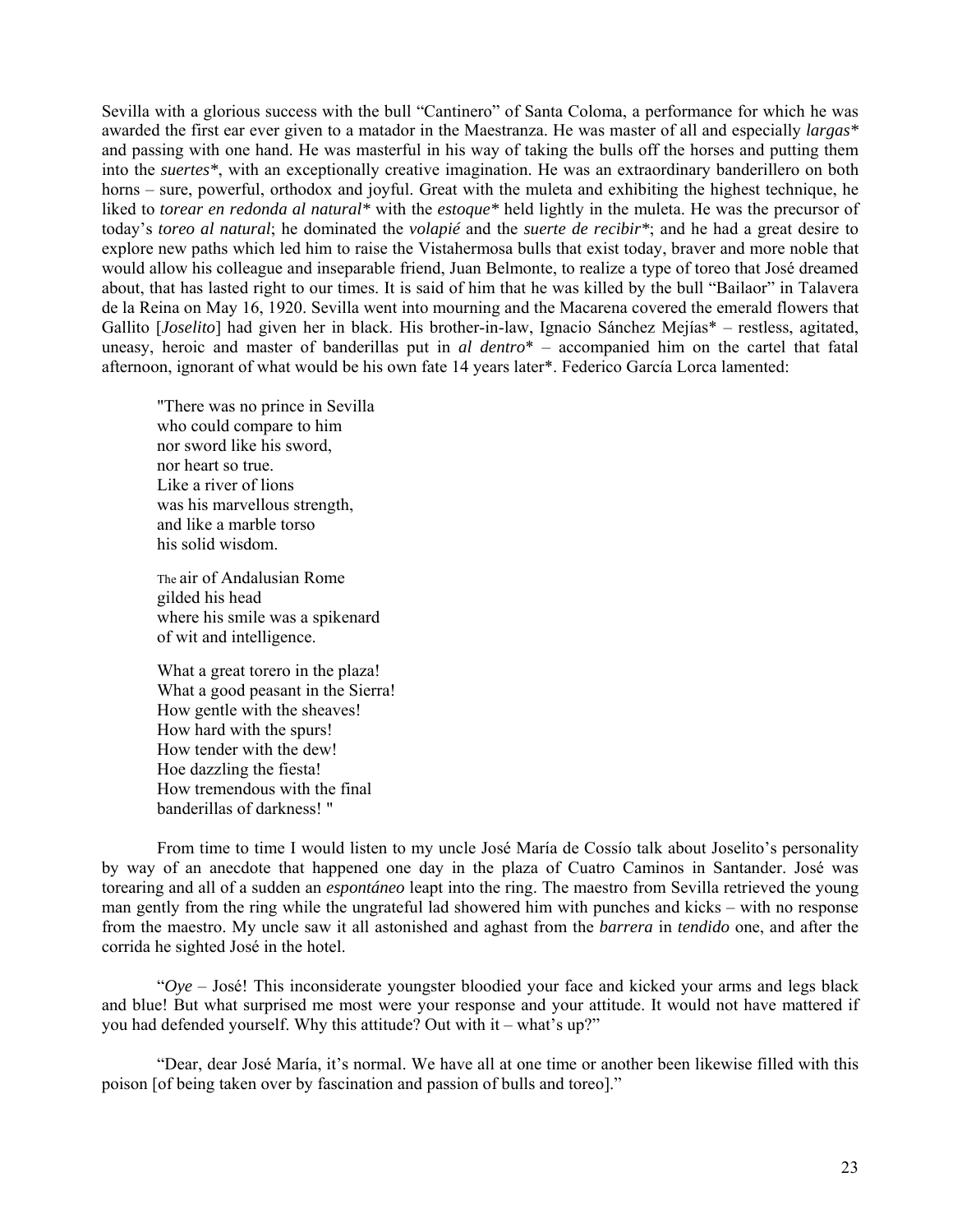A torero who reminds us of this privileged mindset is the maestro Paco Camino. Nobody naturally knew more quickly than the "Niño Sabio" of Camas\* what was needed to fix, mould and *lidiar*\* whatever bull was in front of him. His rhythmic *chicuelinas de frente\** and his slow and perfect *volapié* have no heirs in recent times. The *estocada\** of Camino, unlike the diligent swords of "Algabeño the Elder"\* and Pepe "El Algabeño"\*, which were of an archaic style – powerful and crude – appears to sustain itself in the air like a feather. After Camino, it would be Juan Antonio Ruíz Román "Espartaco"\*, a worthy representative of ambitious and natural intuition based on excessive *afición*, who would be the king of toreo for almost a decade.

From Triana he went to the Alameda, armed with his wisdom, and he almost crossed paths with Belmonte, Manuel Jiménez Chicuelo\*. His bullfighting, half José, half Belmonte, was based on grace, understatement, in planting his feet together and, with that *chicuelina* of Betis Street pivoting on the soles of his feet, he left his mark on many bullfighters like Pepe Luis Vázquez mentioned above; Pepín Martín Vázquez\*, another one ahead of his time who knew how to combine all the Sevillian inspiration with the placement and the manner of linking cape passes as Manolete until a Valdepeñas bull in 1947 crossed his path; and Manolo González\*, the bullfighter of Trinidad with his Mudejar airs in the shadow of the furious bull named "Capuchino" from the Graciliano Pérez Tabernero ranch, he of the miraculous afternoon of the three *chicuelinas* in Barcelona of which they said it was as if the angel atop the Giralda whirled around the Guadalquivir, as the other angels clapped in the background.

On the other side of the large river on its right side is Triana – facing la Maestranza and Seville – the seafaring and pottery-making doorway to the Aljarafe countryside. These were hard times in which the surrounding villages searched for their identity in the old homes of neighbors, in fights and domestic quarrels, and especially in the forges, which marked the line between the inhabitants of the Gypsy Cave and of the Civilian Cave.<sup>1</sup> The forges were a dark fiery hell where the songs and dances of the gypsies asserted themselves over the commotion.

The imposing presence of "Cagancho"\* and the *temple* of "Gitanillo de Triana"\*, friends since childhood, both from Triana, both sons of blacksmiths of the forge and relatives of great singers, broke away from these forges and fought desperately with all of the other aspiring bullfighters in Triana to survive and triumph in the old enclosure of Tablada. The two immersed themselves in Belmonte's bullfighting. While Joaquin ["Cagancho"] brought majesty and beauty to Triana bullfighting, always with his hands at medium height, elegance and impeccable style, gypsy expressiveness and with the best sword; Curro ["Gitanillo de Triana"] did the same with *temple* in his bullfighting with the capote, lowering his hands until they reached his legs. Gypsy art, of Triana's Gypsy Cave, would come to form dynasties, of "Tragabuches"\* and "El Lavi<sup>\*\*</sup>, who conceived of bullfighting as an art, the aesthetic of the great bullfighter as knowing how to handle himself, the rhythm of movement and grace of embellishment.

One 31st of May, in Madrid, a bull from the Salamanca ranch Graciliano Pérez Tabernero, named "Fandanguero", ended "Gitanillo de Triana"'s life. Knocked over, having fallen on the sand already stained with the bull's blood, riddled with gorings, crushed and labeled by the doctor 'the poor bullfighter from Triana', "Gitanillo de Triana" entered firmly and securely into eternity, retiring to Triana bullfighters' heaven, where he arrived baggage-free but with his *verónica*, this moment of silence, smooth, extremely show, with body erect, legs in a position to support it, not very open, nor with feet together, his hands low. He died and he forever took with him his *verónica*. Only the master Gines Fernando Cepeda\* after several years would come close in his own *verónica* inspired by Ordoñez, to that *temple* and depth, secure in knowing its inaccessibility.

Also escaping from this harsh world were Rafael y José Vega de los Reyes, Vicente Vega Humanes, and the Curro Puyas (Francisco Vega Serrano y Francisco Moreno Vega).

 $\overline{a}$ 

<sup>&</sup>lt;sup>1</sup> Both of these "caves" are small neighborhoods in Triana.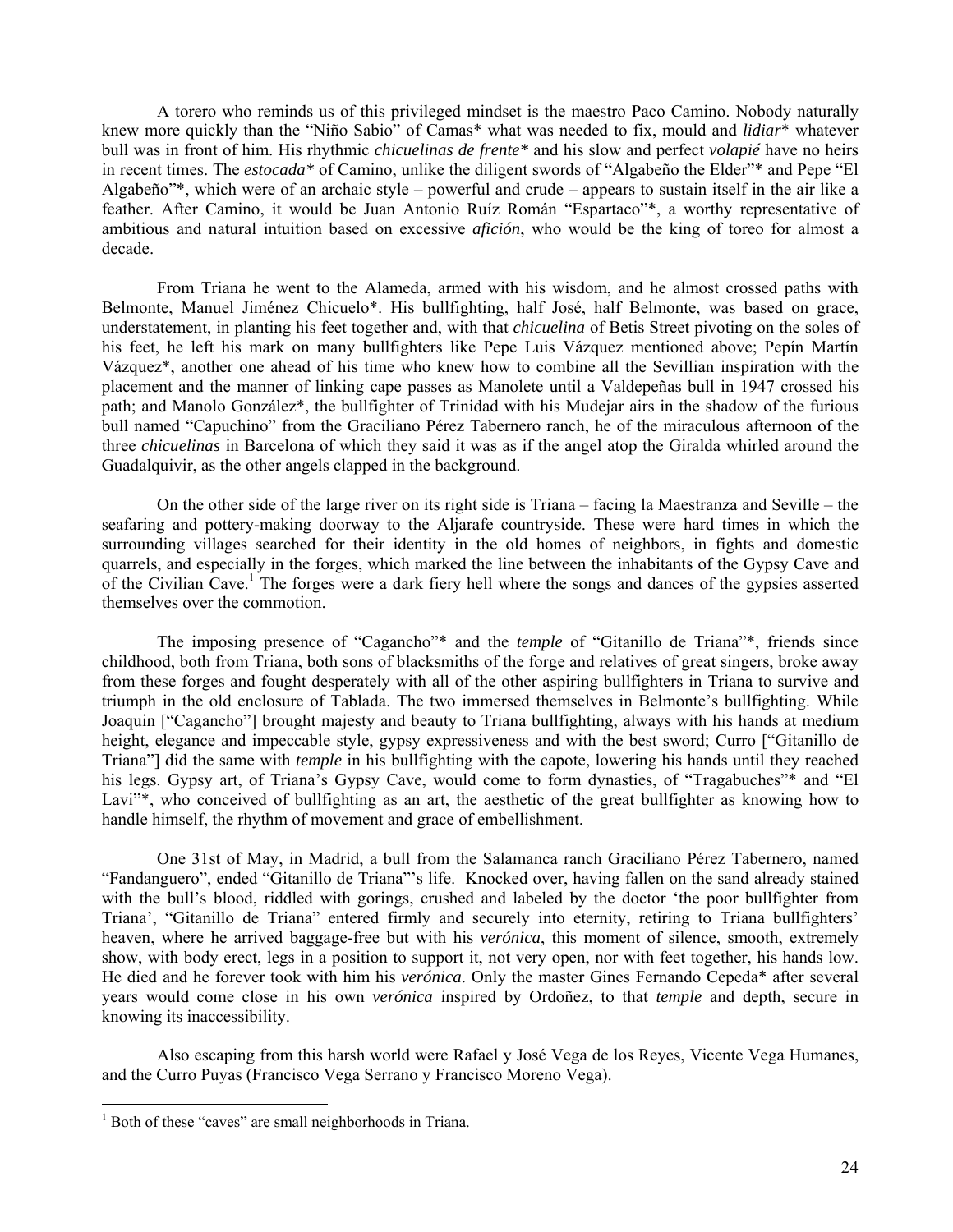Antonio Montes\*, bullfighter from Triana, a little bit deaf and an altar boy at the Cathedral of Triana, played the role of teacher for aspiring bullfighters in Triana in the early 1900s. He resurrected a way to place one's feet on the ground – those who knew him write – as if they were nailed down, always looking forward to the oncoming charge with amazing calm, inducing the bull to follow the cape comfortably and intelligently, and having the bull exit the pass with dizzying flights of the cape. He was a bullfighter of a good school to be more specific, keeping his feet still, making the bull return and revolve, and he challenged and escaped the bull from very close. His capacity for abstraction at critical times, they say, arose from his deafness. A killing *a volapié* in Mexico of the bull "Matajaca" from Tepeyahualco, led to his death. His burial in Mexico is tragic and symbolic, where an accident with the candles placed near the coffin, while being lit, reduced to the coffin ashes and cremated the corpse.

Triana is a constant creative force and through that force it is possible for us, when we cross the river and are received by the triumphant Juan Belmonte, from the Altozano [a neighborhood in Triana], to meet in the city of yesterday and despite that, have everything seem new, unpredictable and unrepeatable as a first love, because the city is contained in the temperament of its people. It is their passion that makes it great, giving birth to great bullfighters and poets, and enriching those same passions, making it a divine structure with a human face, because Triana is like each flower, in itself, negation of all others.

Belmonte played and ran in his Triana, still a stranger to the eternity that one day which he himself chose, would embrace him forever, absent the love, pain and pleasure, while his jaw, broken into a thousand pieces, hid the secret tragedy of growing old and the anticipation of death.

"To bullfight on a ranch during the day," Belmonte told his biographer Manuel Chaves Nogales, "we used to swim across the river. We would hide our clothes in the bushes and swim naked. We would stand straight up and bullfight in the pasture of Tablada [a neighborhood in the suburbs of Sevilla on the Triana side of the Guadalquivir River]. It was bullfighting farm-style, with the horizon as the *barrera* [barrier around the bullring]. Standing guard was the young Vega, the wheelbarrow operator, on horseback, with his rifle held outlaw style and wide-brimmed hat, which he liked to wear. He shouted at us as we ran, "over here flamencos, over here!" I wanted to fight bulls like Antonio Montes."

"At night it was necessary to lead the bull very close and have it follow every move, because if it stopped following the cape it would get lost in the dark of night and" – he would go on saying – "there in the plaza of Altozano we played with the bull and at *acoso y derribo*\*, with the pole that I used for closing my father's shop, harassing and knocking over dogs."

Being the best, Belmonte became a matador in the taurine university of Triana and from the outset he had that quasi-sacred character that comes with genius. Solitude and solemnity were his natural companions, steeped in art, courage and magnanimity and leading a straight and healthy life, and it is for these reasons that he profoundly impacted all aficionados.

The wonder of Triana, demanding and hypercritical with himself, the best of the best, had an impromptu aristocratic bearing that allowed him to keep company with and hold his own with the most sensitive poets and writers, so much so that Gerardo Diego tells us that after a run he accompanied him to his room, where on the bedside table was the *Discourse on Method* of Descartes. It was only natural and right for a cultivated Trianero.

He was compared to Joselito, who – according to what those who knew him wrote – had a bullfighting of gypsy roots and dancing, and created around him an atmosphere of melancholic joy, of a delicate drunkenness of the senses. Belmonte was the bullfighter of sadness, with his chin down, chest out and leg forward, that moved you to silence, always moving to the opposite horn, his *olés* hoarse and anguished, are howling and tremulous with deep passion, like *cante jondo* [the most primitive and solemn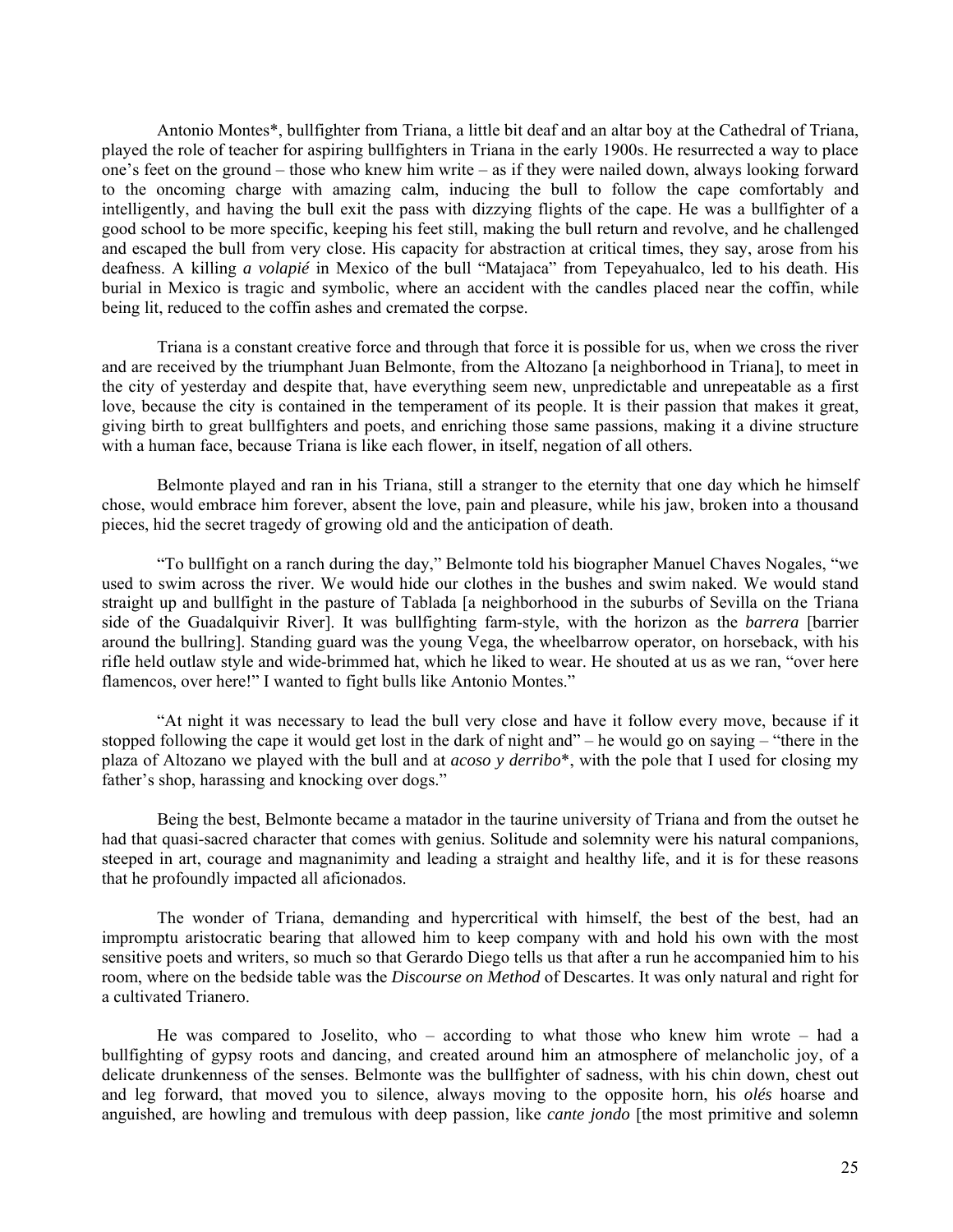form of flamenco song]. Belmonte, with his eloquent silence, brought the third dimension to bullfighting: depth. Grace elevates the solemnity and the heroic gesture of slow movements. Belmonte's *verónicas* are heavy. Gerardo Diego goes as far as to say that he admires Juan Belmonte and Antonio Machado\* in different ways, but with similar intensity. Don Antonio's slow – very slow – and serious verses are like Belmonte's endless cape passes. Everything stops. Nothing stirs except the suffocating fans under the sun.

He was also the best herald of Triana, proud of his roots, his parents, his bullfighting brothers, José and Manuel, of whom he said as a bullfighter, "knows too much for his own good," and his father's hole-inthe wall shop in the old Triana market.

He carried memories of a neighborhood of tanners and fishermen; of silk workers, engravers, and painters; of bullfighters and tile workers, port workers, carpenters on the riverbank and ship workers' apprentices, memories in which art, with its divine flashes, fills everything and always in the back of his mind, the *ventas\** of Cara-Ancha and de Camas, his first bullfighting escapades and the Tablada pastures, pools of aromas that open up the nostrils, overwhelming the brain. The bulls dotted here and there, between briny ponds, illuminated by an ashy blue.

Gerardo Diego, before talking about Belmonte, begins by placing him in the setting, Triana:

"Beloved bullfighter in Triana facing Sevilla Sing to the sultan's wife Your *seguidilla*.\*"

"Oh, river of Triana dead between dusk and dawn."

To conclude the oration for the dead Juan Belmonte, for whom he had so much affection, which is both impressive and disturbing:

"Have mercy, Lord, so much glory and so much death and such rebellious noise. He was a man and no more, alone and naked a slave chained to his memory."

In conclusion, saying:

The whole bullring has opened to the horizon. And how he made cape passes and what joy. Take pity, Lord, on Juan Belmonte.

Oh bullfighters of Triana, who took the name of their neighborhood around the world, forgotten by many! Francisco Ojeda "The Trianero" who faced bulls toward the end of the 1800s; Manual and Jose Belmonte; Juan Belmonte Fernandez; Juan Carlos Beca Belmonte; Juan González Jiménez "Trianero"; Angelillo Triana; Francisco Ojeda "Trianero," dead one month following a tremendous goring at the bullring in Puerto Principe in Cuba in 1893; Leoncio García "Triana" in Ignacio Sanchez Mejias's *cuadrilla*; Antonio Roldán "Trianero" born at the beginning of the 1900's; Francisco Mena "Triana" matador, in 1928 ; "Torerito de Triana"; "El Andaluz", an authentic bullfighter, pure and true, whose potential was ruined by an Urquijo bull in Madrid; the Trianero Padilla, who had an angry and violent life that ended with a shot in the head; "El Yoni", whose cape work was the epitome of personality, dignity and grace; "Pacorro de Triana"; "Quinito" and his infinite purity; Manuel Garcia Maera, the struggle between courage and ambition; Paquito Casado, eternal rival of "El Rubio de San Bernardo" [Pepe Luis Vázquez] in the 1950s; José María Sussoni, the epitome of depth and truth; Rafael Astola and his exquisite and graceful cape work; Chaves Antonio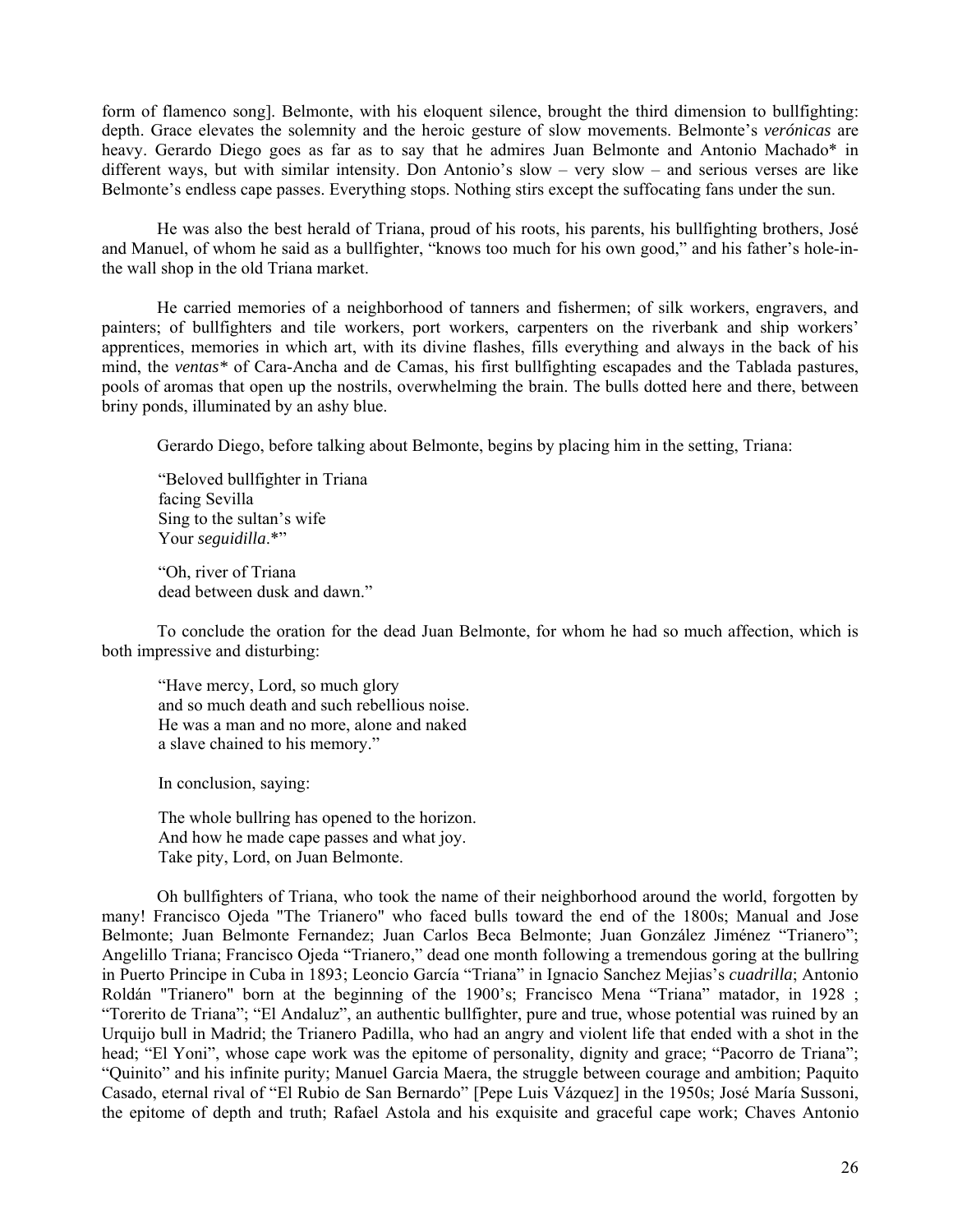Flores, raised in a family of picadors who soon would become the "third man" with Litri and Aparicio, later to be the shadow and eyes that would guide "El Viti" in his best era. Antonio carried the bulls toward the muleta and forward without crossing or changing terrains, seamlessly for the animal.

Gold and silver fill this district of bullfighters, all with a singular concept of bullfighting and a singular style, based on the purity and perfection of bullfighting, and which has as its backdrop the poetry of tragedy, and as its form, the exaltation of delicate movement, of impressionism and of ornamentation. Triana bullfighting that delves the depths, begun at first by the temperance and aesthetic of rhythmic body movements, as if we go back to the early nineteenth century, with the natural and firm step of the lovers "El Jerezano" and "La Perla" in their *siguirillas\** and *rumbeñas\**, or the gypsy-singing of "El Planeta", the voice of Francisco Ortega "El Fillo" faltering between hoarse and sharp, or the *siguirillas* sung by Maria de las Nieves in old inns and taverns, before the singing went down to the *tablaos\**.

That bullfighting, based on depth, in the flights of the capote and the soft beat of the muleta, without ever losing the courage and the risk of the feat that always characterized the bullfighters of this land. The bullfighter of Triana navigates between the purity of taurine expressions and the most risky courage, before the dance of death in the plaza, because true bullfighting and the truth of bullfighting, are crystal clear hallmarks of the truth of Triana.

Triana is dark, forever with a sense of purity in all its expressions, it is free from the superfluous but not from the baroque structure, and that is how Emilio Muñoz\*, faithful guardian of Belmonte's most baroque elements, always stood out for his purity, *temple* and temperament in the service of the purest emotions of bullfighting. Emilio cites unlike anyone with the muleta, keeping it in his left hand and moving it outward, keeping his distance and at the moment the bull takes the muleta, elongates the pass and finishes holding the muleta either high or low.

The history of Triana and its bullfighters remains unfinished like the rest of the bullfighting districts that make up Seville. In the fingers, wrists, arms, waists, hips, legs of all these great men, much of the history of this city is found.

Alongside Triana one must include the master Curro Romero\*, heir to the bullfighting of this neighborhood and so tied to it and its people. The "Pharaoh of Camas" [Curro Romero], during his 41 years of activity, was an unpredictable artist in the ring, grabbing his tiny capote and velvet muleta, moving them with pharaonic majesty and that innate elegance, the poise of a great bullfighter in the plaza, his modesty, his stoic temperance, colored with joy his curious concept of the most pure and authentic Belmonte-style bullfighting. His failure was wiped away by one *quite*, a flash, a proud gesture after finishing a pass; "Tomorrow will be the day", became everyone's credo. A kind of communion between the public, bullfighter and bull was created in the plaza, something magical, miraculous, of powerful aesthetic and passionate transmission. An inspired performance from Curro Romero could not be described or explained. It is difficult to categorize his bullfighting, to pigeonhole it: It is not Sevillian, is not gypsy, rather more like Ronda but not entirely. It's ... very personal, unmistakable, inimitable. Curro Romero and nothing more.

Over the years one gains the perspective needed to classify two other bullfighting geniuses, as are currently José Antonio Morante de la Puebla\*, a testament to grand Sevillian bullfighting combining the angel of San Bernardo and Trianese depth; and Manuel Jesus "El Cid"\*, who went from exile to legend with the best left arm in the country as an example of art and of overcoming.

Every man tends to convert things around him and where he lives into familiar faces. It's like a lasso invisible to the eye – visible only to the heart – built by the fervor, by passion and by surrender, which sees only what you really love. It is love and fervor that unites them from San Bernardo to Triana, through the Alameda and the small neighborhoods of Seville, forever based in the most concrete realities: family, work, the ring of neighborhoods, that carry the beating hearts of things and men, intertwined with old memories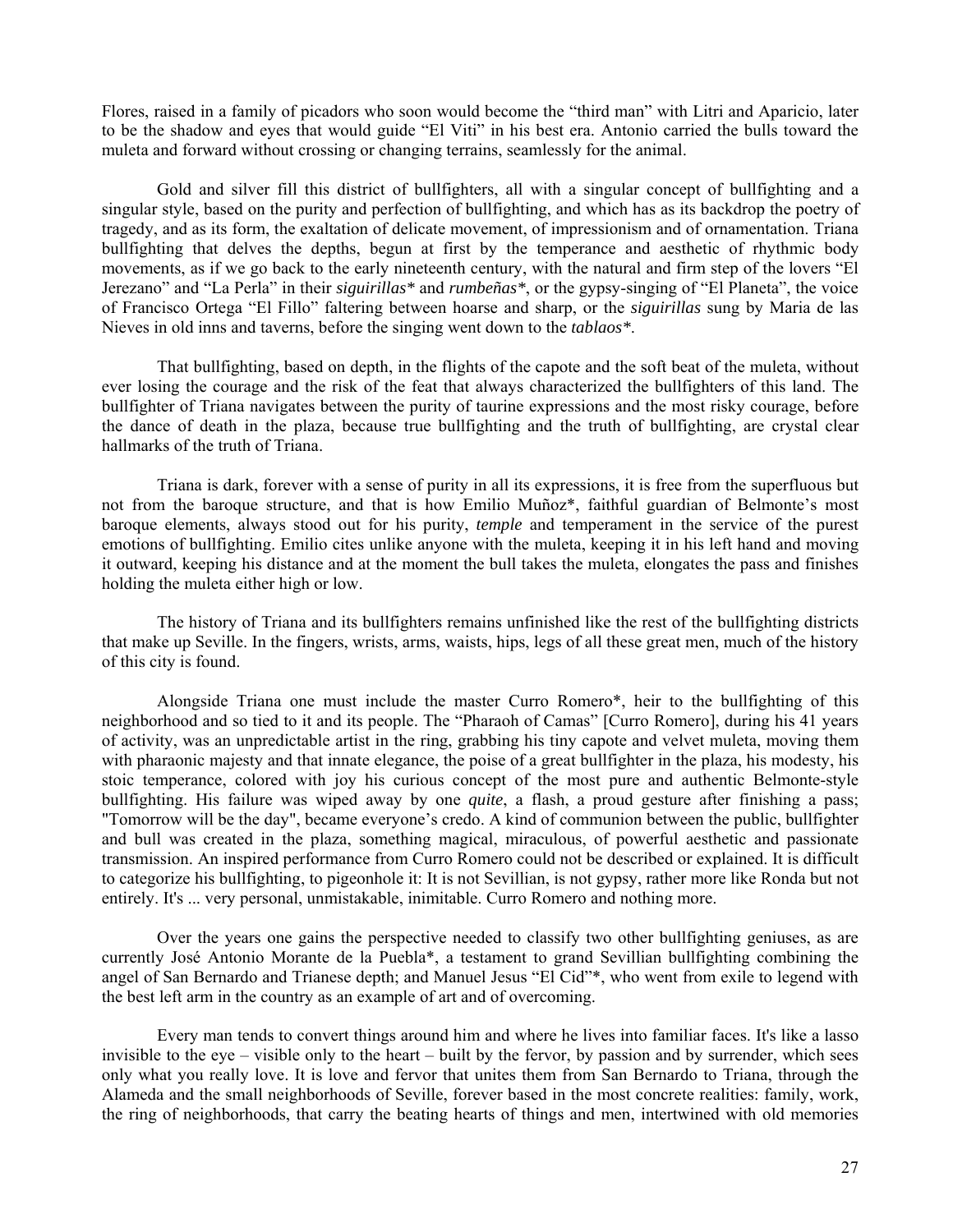and hopes that drag through the streets, where every step and every era has meaning, and through which parade continuity, custom and tradition.

I wanted to use the bullfighting memory of my city to reclaim its place and time in the history of bullfighting; and that has been forgotten over the years by a new generation of fans generous with trophies and ignorant of the bullfighting that our plaza has planted like a mirror before many others. We should not forget that we are obligated to maintain the rich heritage our elders have left us, with the sole purpose of fanning the flame of passion that ignites our character, making us unique and different from the rest. Bullfighting fans are called to convey their knowledge through oral tradition with younger friends, from parents to children, to give them the best of an art that seems to alternate between unfamiliarity, a bizarre topic, and extinction, so that now there are hardly *tertulias* left to which bullfighting go.

The tertulias that are legacies of those coming before – in **Café Suizo, Café Colón** and the **Cervecería España**, all located on Sierpes street with the masters "El Espartero", Antonio Fuentes, "Minuto", "El Algabeño", "Quinito", and other bull breeders among whom stand out Marqués de Villamarta, Marques de Saltillo, Moreno Santa María, Pablo Romero y Campos Varela, among others – are those in the fifties that occurred daily in **Los Corales** with Rafael "El Gallo" and Belmonte in the **Granja de Garrigós**, sitting on Tetuan street; at the **Café Royal**, later "Café Colón", of Sierpes street, in the **Punta del Diamante**, next to the Cathedral, in **Cervecería La Española** or in **El Sport** and the **Café Gayango**, later "Brito", in Tetuan street where, in mid-morning, a group of fans along with the older of "The Gallos", with his widebrimmed hat, wide-band cigar and long scarf around his neck, recited sayings and readings with a judgmental air for the history of bullfighting. The last *tertulia*, a little more modern, took place at the **Café Nipal** in Las Delicias passage, around master Luis Fuentes Bejarano. Each of them was some of the best material from which to build a bullfighting fan. The days passed by amid the passionate bullfighting discussions, laughter, shouting, apostrophes, long sentences and jokes. Minutes that turned into hours eaten up by words, pure rhetoric. And everything there stagnant, hovering in the air gave birth to the best aficionados known to this city, those same ones who would know how to describe and distinguish the good from the bad in the great bullfighters and best bulls of our time.

The future of bullfighting is more pessimistic than many believe. We forget a great evil against the world of bullfighting, and in doing so we are our own enemies. Until now the politicians, without strongly supporting bullfighting, tolerated it. Spain was a state outside Europe, Spaniards lived our lives, but now we are part of Europe, there are some very strong anti-taurine movements and politicians are beginning to side with them: therefore, the next few years will be difficult for the *fiesta* in our country. There will be some years of attempting to prohibit the *fiesta*, to limit it as much as possible. It is critical to be fully united and capable to fight for our rights before increasingly powerful and influential adversaries. Finally it will be necessary to win the battle of television, because we are kidding ourselves, and as said by a radio man: if it is not on television, it is as if it does not exist. We are reducing ourselves to mere ghettos in this cycle of crisis that we are now living through.

The art of bullfighting is real as life itself and is, despite the ignorance of many, deeply rooted in the Spanish spirit. Sure, any entrepreneur would like to have plaza filled next Feria de Abril, with its nearly fifteen bullfights, or Las Ventas with double at San Isidro. Yes there is support and enthusiasm, it simply needs to be directed and formed. It is an almost miraculous support, which comes without the media support, because football (American) is what gets publicized by the media. In the bullfights, being an enthusiastic follower or merely a casual spectator of bullfighting events is frowned upon, it is fascist, it is horrible, following bullfighting is almost synonymous with being a cannibal and despite the bad environment that results, all come to witness an afternoon of bullfighting because our audience is very loyal.

Despite many ups and downs and empty threats that bode the worst, bullfighting has managed to remain thanks to the privileged mind of Joselito, a most silent Belmonte, a revolutionary Chicuelo, or some artists like Pepe Luis and Camino. They among others, managed to bring the illusion to almost forgotten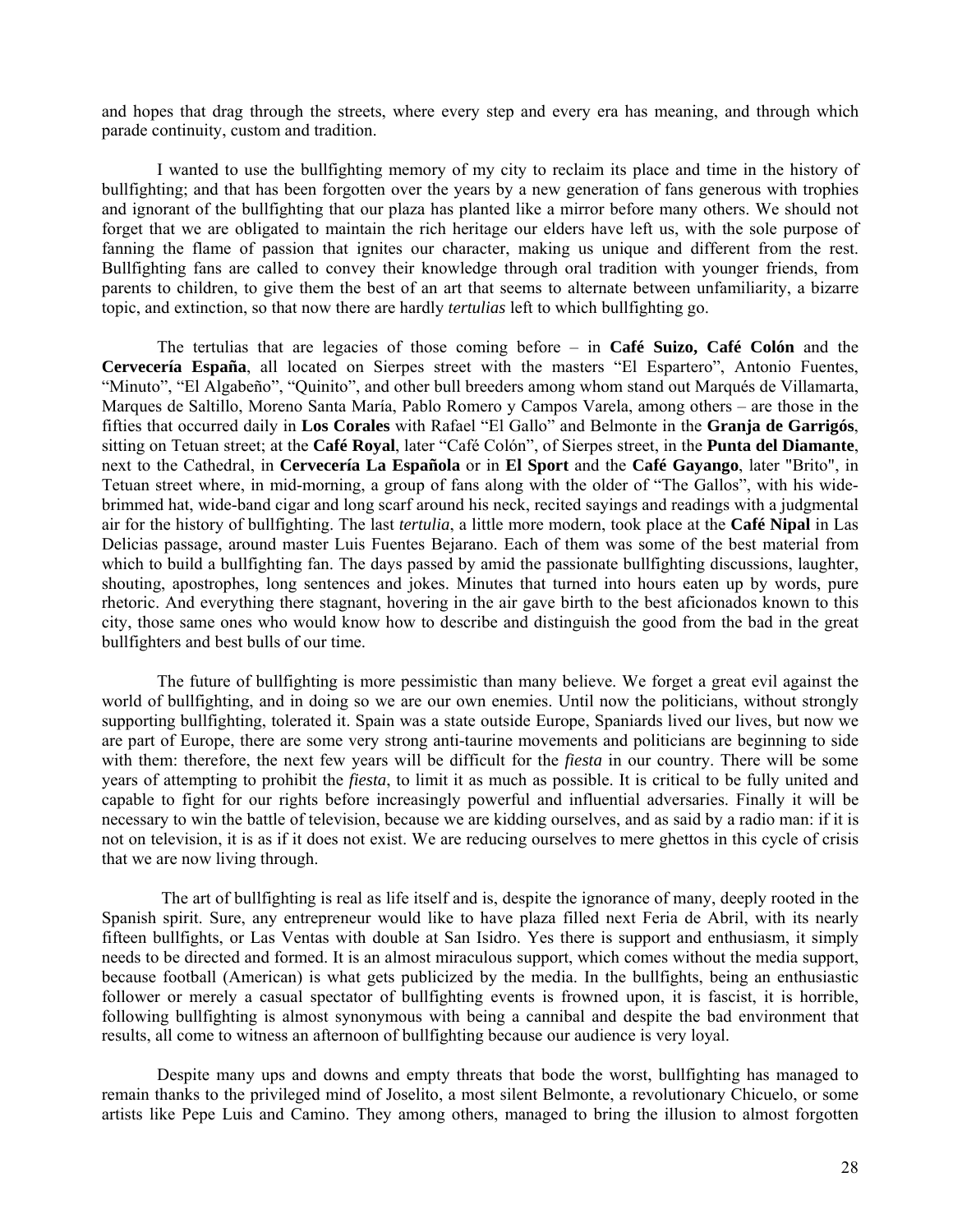plazas; and their success could do no more than silence those stubborn voices in predicting an end to everything that is ours.

However, we cannot rely on the ability of the fiesta to rise from its ashes on its own. The festival cannot stay stagnant, prey to the monotony that feeds the neglect of those who love it. We cannot and should not blindly rely on that mysterious resurgence of the art of a *figura* in the bullring. We must support bullfighting, encourage fans, not be ashamed to defend our status before complacent politicians, radical nationalists, alarmed outsiders and obtuse environmentalists – when the first and most comprehensive environmentalists, are bull breeders.

The victory in an afternoon of bullfighting is a spark that ignites a miracle, but it is upon us to keep the flame burning. Hopefully next Sunday of Resurrection, the brightness of the suit of lights of a local bullfighter will ignite the passion hidden in the Seville bullring. That treasure that only the best deserve. Hopefully Morante de la Puebla will manage to command the breeze to the rhythm of his smooth and temperate capote!

New Yorkers!!, you here next to the bronze bull of Wall Street represent what cannot die: the rigor and truth in a space as wonderful as the world of the bulls. Rigor and truth that the world of the bulls cry out for, and that is why you are called, along with all those who love bullfights, to resist apathy, the routine, shameful and tampered bulls and star bullfighters and who are not "masters", the truth, the tragedy of the fiesta, and its brilliance. I invite you to flee cheap imitations and tricks, because our protagonist, as you well know, is none other than the brave bull, with its mouth closed, defiant in the center of the ring, alone in front of the crowd, bloodied and punished, and near a certain death at the hands of his executioner in a tragic love dispute:

Like the bull I was born for mourning And for pain, like the bull I am branded By a hellish iron in my side and as a male, by a fruit in the groin.

Like the bull, everything seems small before my enormous heart Like the bull I will fight for your love

Like the bull, I become stronger when punished My tongue is bathed in my heart And in my throat I hold a resounding storm

Like the bull, I follow you and pursue you, And you abandon my desire with the sword, Like the bull evaded, like the bull

Miguel Hernández

From the Guadalquivir River to the plaza, and from the plaza to the river, run tragedy and passion from a strange source. And in that anxiety of parallel and twin lives so carefully monitored, the soul of the city of Seville comes to possess the graceful and elegant ripples of a great river, and the entire city passes by the river as if by a mirror, all who lived there, the tumultuous beasts of the bullfighting arena, this instinctive terror, this fear of failure, this terror in the encounter, the glory ... Those who were, those who are, and those who will forever come.

Thank you very much.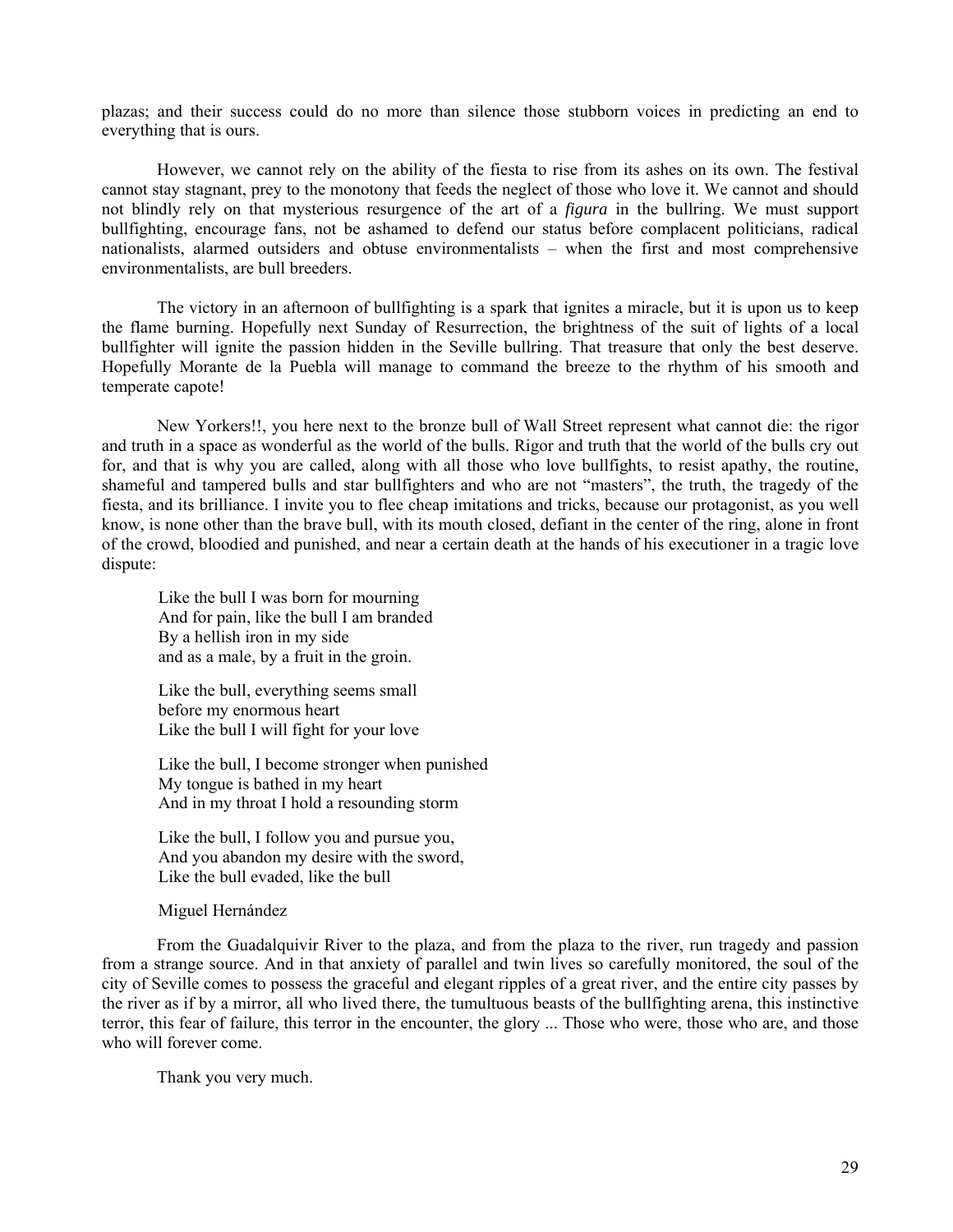# **Biography of Ignacio de Cossío y Pérez de Mendoza**

Ignacio de Cossío y Pérez de Mendoza was born in Seville in 1973 and is part of the fourth generation of a family closely linked to the world of bulls and the *fiesta*. He is the nephew of the academic and author of the famous taurine encyclopedia "*El Cossío*", Jose Maria de Cossío, and of the rejoneador Josechu Perez de Mendoza. He has a degree in Information Science from the University of Wales-Ceade and works as a writer, journalist and taurine critic.

He began at the *Radio Nacional de España* (1992), and worked later as taurine editor in *Agencia de Noticias Colpisa, Diario Ya de Madrid, Diario de Sevilla, La Gaceta Regional de Salamanca, Vía Digital, Antena 3, Tele 5* and *Sevilla Televisión*, as well as the Internet portals Toros.viadigital.net, Burladero.com, Toreros.net and Diario Directo.com, among others.



He is currently active as director and presenter of "*Los toros en la onda*," for the radio broadcasting franchise *Onda Cero Andalucia*, and also works with *Onda Melodía* and *Diario Metro* and writes for digital media outlets Diariosigloxxi.com and Elsemanaldigital.com.

## **Works**

Standing out among his publications are "Cossío y Los Toros" (1999), "Grandes Faenas del Siglo XX" (2001, translated into French), "Tauromaquia" (2001, translated into English and French), "Flamenco" (2003, translated into English and French) and "El Maestro Cañabate" (2004).

He has participated as a speaker in numerous forums, including the First World Congress of Taurine Journalists held in Medellín (2000), the IV and V Worldwide Congress of Taurine Cities at Vila Franca de Xira (2001) and Piacenza (2002), respectively; the International Congress and Society of the Fiesta de Los Toros in Seville (2001), *Los Encuentros Taurinos* of Universidad Carlos III de Madrid (2001) and in the V cycle of the *Aula de Tauromaquia*, University of San Pablo-CEU in Madrid (2006) .

## **Honors**

In 2000 he gave the *pregón* for the Feria de Logroño as well as in Valverde del Camino, Triana 2002, Almería 2005, Ateneo de Sevilla 2006 and New York 2006. Among his awards are the Cossío National Trophy in 1999 and 2001 from the Royal Taurine Federation of Spain, the 89th Ladder of Success Trophy to the Dynasty Cossío-Taurine Writers (2003) and honorary membership in the New York City Club Taurino (2006).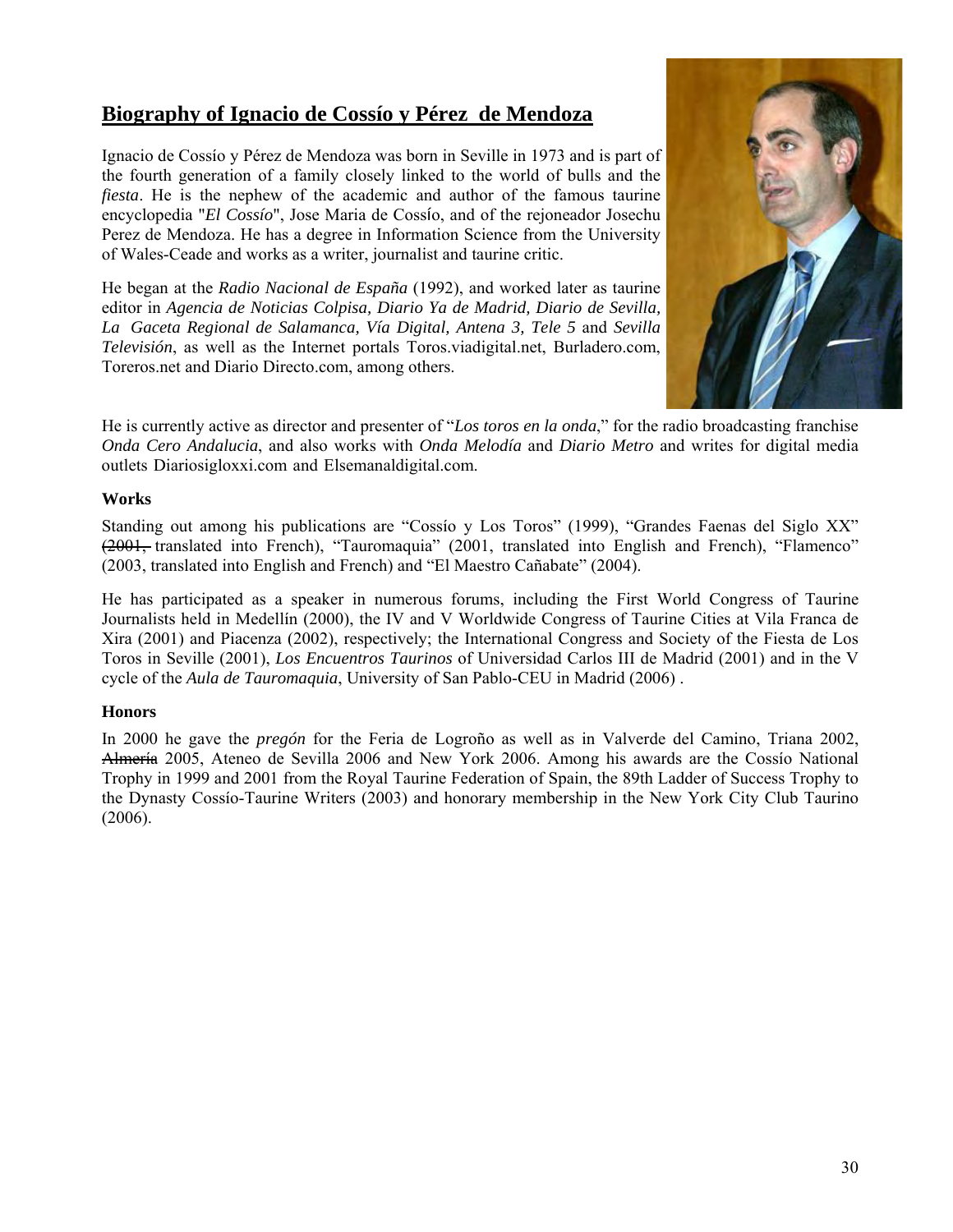## **NOTES**

*Please be aware that the Notes below have been selected for what the translators think will be of interest to the reader and they are not exhaustive. They appear in the order in which the items appeared in the text. Many of the technical terms likes names of the different passes come from Luis Nieto's "Términos Taurinos". As for the rest, although all the notes have been researched, often several sources did not agree (different birth years, family relationships, etc.) so if the reader is interested – or confused – he/she should do their own research – and let us know what you find out!*

**The peto** is the protective padding put on the bull starting in 1928. Hemingway makes reference to what many believe to be one of the "causes" of weak bulls: they lose strength pushing into the heavy wall-like peto, and also lose their will to fight when they exert so much effort without making any headway.

**Luis Procuna** was born in Mexico in 1923.

**Utrera** is a town near Sevilla on a branch of th**e** Guadalquivir River, is considered the cradle of th[e fighting bull](http://en.wikipedia.org/wiki/Bull_fighting), and there are many famous cattle farms in its municipal district.

This group was and is known as the Real Maestranza de Caballería de Sevilla (The Royal Order of the Cavalry of Sevilla). This Real Maestranza built and still owns the plaza de toros in Sevilla, which is called the Maestranza. (There is also the Real Maestranza de Caballería de Ronda which built and owns the plaza de toros in Ronda.) Members of the order are called '**maestrantes**' Being a member sof this order is still handed down amongst the male heirs of the aristocracy of Sevilla, and there is a section next to the Royal Box in the plaza reserved for the maestrantes.

**Baratillo** was a small hill in Sevilla located near the Guadalquivir River, and the site of the present plaza de toros, La Maestranza, which is often referred to as the coso (plaza) de Baratillo.

A *montera* is the hat worn by the matador.

*Lance* = cape pass;

*Derechazo* = right-handed pass with the muleta;

*Kikirikí* = a pass at waist height in which the torero pulls the muleta away as soon as the bull tries to catch it and swivels to put himself in front of the bull's opposite eye ;

*Natural* = left-handed pass;

*Puyazo* = is the action of the picador putting the pic in the bull.

**Maestro Tejera** refers to Manuel Pérez Tejera (1888-1971) was for many years the conductor and artistic director of the band in the Maestranza. After his death, his nephew Jose Tristán Martín took over until he retired in 2007 and his son, Jose Manuel Tristan Becerra, now holds this post.

**"15 little Taurine alleyways"** refers to the 15 streets in the fair grounds, all named after famous Sevillian toreros.

**Taconeo** is the rhythmic pattern made by the tapping feet of the flamenco dancer.

**Joaquín Rodríguez Costillares** was born somewhere around1743-1746 in Sevilla (San Bernardo), and died in 1800.

**The** *verónica* is the most basic and common pass with the capote;

*Volapie* is the most common way of killing the bull in which the matador jumps into the air to get over the horns and sink the sword into the animal.

**The Romero dynasty** started with Francisco Romero (born 1698). He was followed by his son Juan (born about 1722) and his grandsons Pedro (1754-1839), Gaspar, Antonio and José. Pedro is the famous Pedro Romero, the first to codify toreo (although his grandfather did invent the muleta, and his father invented the sword used to kill the bull, banderillas and the idea of having a cuadrilla). Antonio was killed in Granada in 1802 by the bull Ollero, and Gaspar died in 1773 acting as a banderillero for his father. Their sister married José Cándido (1763-1839).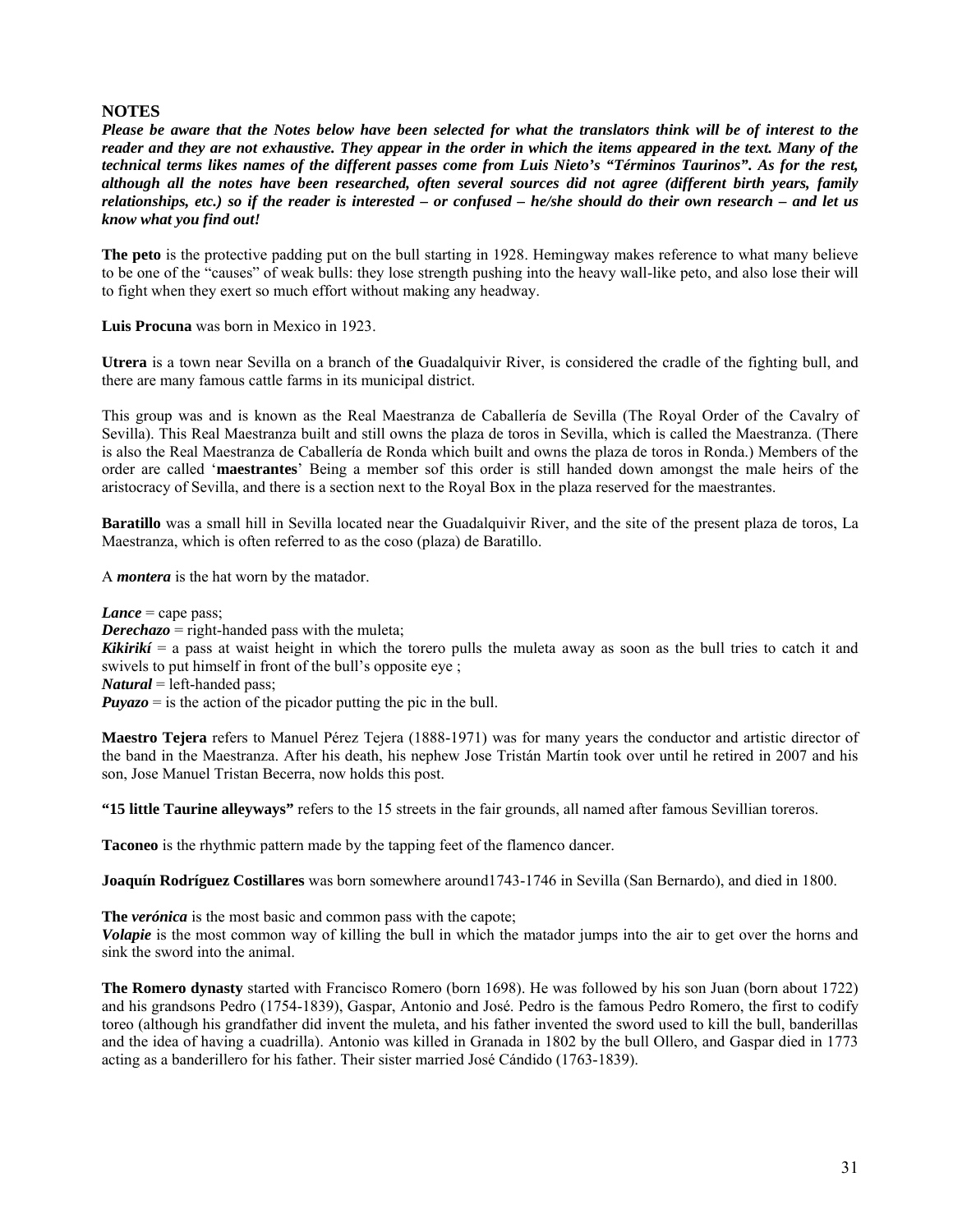**"Pepe Hillo"** is José Delgado Guerra. He was born in 1754 in Sevilla (Baratillo) and was killed by the bull Barbudo (of the ganadería of José Gabriel Rodríguez) in Madrid on May 1, 1801. The legend is that Pepe Hill went to see the bulls the night before the fateful corrida, and when one bull approached the group where he was standing, he told the mayoral that this bull was to be his – and that was Barbudo.

**Curro Arjona "Cúchares"** is Francisco Arjona Herrera "Curro Cúchares" who was born in 1818 and died in 1885.

**Curro Guillén** was named Francisco Herrera Rodríguez and he was from another family of toreros. Which continued with his grandson, Curro Cúchares. He was born in 1783 and killed in Rondo in May, 1820 by a bull of the casta Cabrera. Some say the bull was named "Retinto"; some say that it was named "Cabreño – and others say it had no name. All agree that it was of the color retinto (reddish), 7 years old and fairly ugly, lacking the usual Cabrera trapío. This is the only death to have occurred on the plaza of Ronda. Legend has it that Curro was buried in the plaza, and indeed when doing some reforms on the plaza they did find some bones and a cross buried. But no one has been able to prove that they belong to the ill-fated Curro Guillén.

**"Frascuelo"** was named Salvador Sánchez. He was born in Granada in 1842 and died in 1898.

**"Lagartijo"** was named Rafael Molina. He was born in Córdoba in 1851 and died in 1900.

"**Cara**-**Ancha**" was named José Sánchez del Campo He was born in Algeciras (Cádiz) in 1848 and died in 1925.

**Manuel Domínquez "Desperdicios"** was born in 1816 in Sevilla and died in 1886.

**Antonio Sánchez "El Tato"** was born in Sevilla (San Bernardo) in 1831 and died in 1895.

**Antonio Reverte** was born in Sevilla (Acalá del Rio) in 1870 and died in 1911.

**Antonio Carmona "El Gordito"** was born in Sevilla (San Bernardo) in 1838 and died in 1925.

**"Espartero"** was named Manuel García. He was born in Sevilla in 1865 and killed in the ring in 1894.

*Molinete* = a pass where the muleta is wrapped around the body;

*Ayudado por alto* = a pass whereby the bull is brought up and passes through the muleta at shoulder height;

*Pase de pecho* = passing the bull through the muleta at chest height;

*Cartuchito de pescao* = a left-handed pass invented by Pep Luis Vázquez in which the muleta is held folded in the left hand, and then let go just as the toro reaches the torero;

*Medias lagartijeras* = According to Luis Nieto's "Términos Taurinos", this is an effective half sword, in the manner of the matador Lagartijo

José **(Pepe) Luis Vázquez** Garcés was born in Sevilla (San Bernardo) in 1921. He was called the "Sócrates del toreo" for his knowledge and the "Dios Rubio (Blonde God) de San Bernardo" for his good looks. His brother Manolo Vázquez (see below) was known as the "Brujo (Witch or Sorcerer) de San Bernardo" for his magical inspiration. Both were born in the neighborhood of San Bernardo.

**Manolo Vazquez** Garcés was born in 1930 and took his alternativa in 1951. He retired in 1965, and then came back for three corridas and retired again in 1968. He came back in 1981 to give the alternativa to his nephew, Pepe Luis Vázquez on June 18, the day of Corpus Christi and Manolo went out the Puerta de Principe on shoulders. He repeated going out on shoulders in his last corrida in 1983. The Maestro died in 2005.

**Diego Puerta** Diánz was born in 1941 in Cerro del Aguila (Sevilla) but baptized in San Bernardo. He took his alternativa in 1958 and retired in 1974. His father worked in the San Bernardo slaughterhouse.

**Mount Parnassus** is the mythical home of poetry, literature and learning.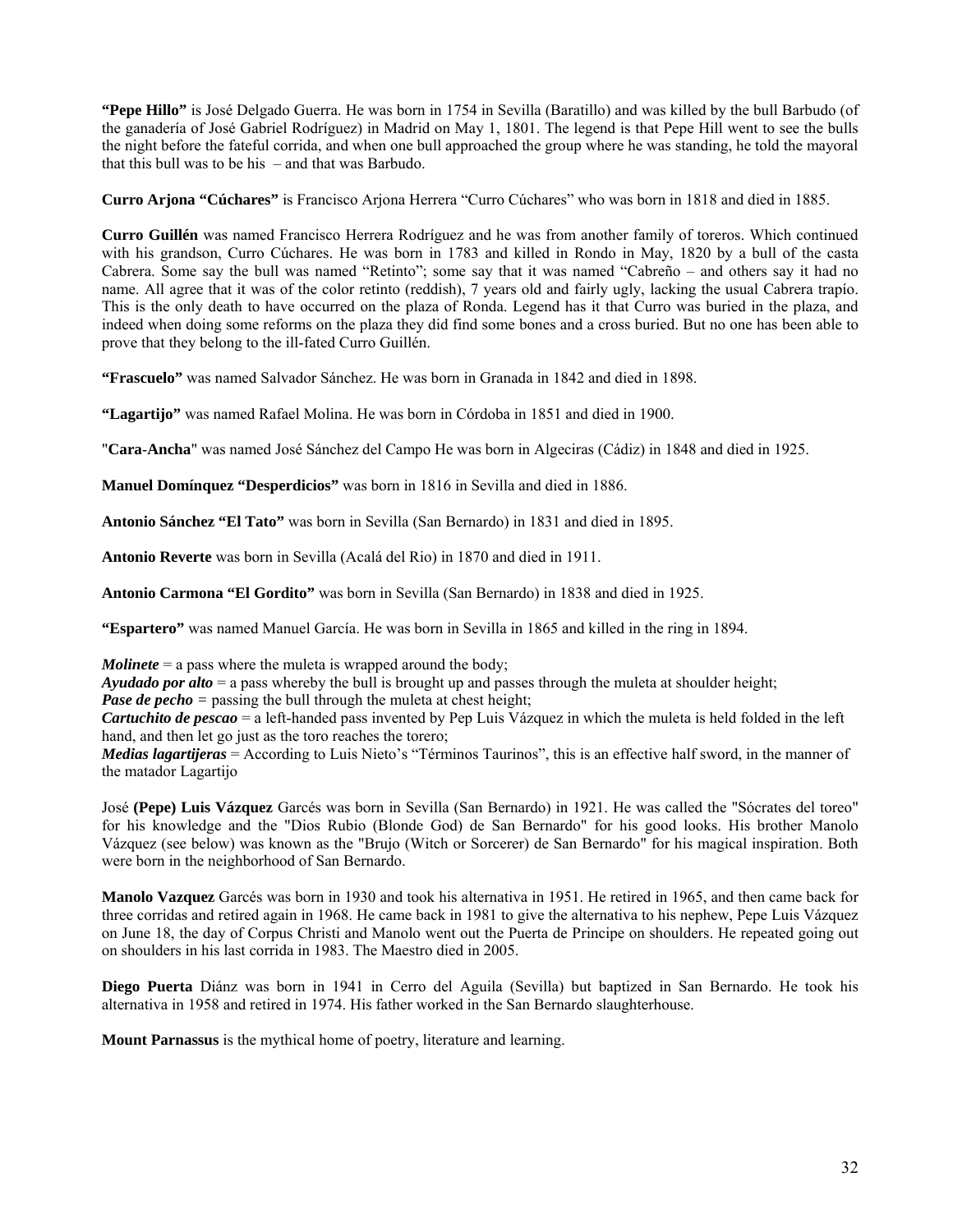**The Monumental** was a second plaza de toros in Sevilla. It was built by Joselito "El Gallo" and his followers on the periphery of the barrio of San Bernardo. It was inaugurated in June, 1918 and it held 23,000 spectators – 10,000 more than the Maestranza. On May 16, 1920 Joselito was killed in Talavera de la Reina, and the last corrida was held in the Monumental in September of that year. In 1921 it was closed and torn down for reasons of structural instability.

There was **silence in Triana** because **Juan Belmonte** (1892 to 1962, when he committed suicide) was always considered as being from Triana where he had moved when he was a young child. He was actually born on the Calle Feria which is next to the Alameda de Hercules.

*Suerte* = A word that is used in many ways. Here it means a movement.

*Pase de Celeste Imperio* = A pass with the muleta, using both hands to lift the muleta to shoulder height and having the bull pass, from its head to its tail, erect under he muleta. (At right)

*Serpentina*  $=$  A cape pass in which the cape zigzags around the body of the torero in a spiral (like a snake) that leads the bull out of the pass.

*Cambio de mano por la espalda* – A right or left-handed pass performed after the torero has changed hands from behind (his back)



**"El Divino Calvo"** or the "**Divine Bald Man**" refers to Rafael Gómez Ortega, brother of Joselito, was known also known as "El Gallo". Rafael was born in 1882 and died in 1960. His younger brother, José ("Joselito El Gallo"), was born in 1895 and died in the plaza of Talavera de la Reina in 1920. Fernando, the third brother, was a banderillero. Their father, Rafael Gómez Ortega "El Gallo", was also a matador (1847-1897).

**Calle Sierpes** in Sevilla is the most taurine street in the city and where the cafes were where the toreros hung out.

**Antonio Fuentes** y Zurita was born in Sevilla n 1869 and died in 1938. He was on the cartel on May 24, 1894 in Madrid, alternating with the ill-fated "Espatero" and Carlos Borrero "Zocato". Fuentes was the matador that ultimately killed the bull Perdigón after it had killed "Espartero".

**Ignacio Sánchez Mejías** (1891-1934) was married to the sister of the matadors Rafael "El Gallo", and José 'Joselito' (or 'Gallito'), and the banderillero Fernando.

**The Alameda** de Hercules is a park with Roman statues all around it.

"**Bombita**" was Ricardo Torres Reina. He was born in Sevilla (Tomares) in 1879 and died in 1936. His brothers, Emilio (1874 to 1947) and Manuel (1884 to 1936), were also matadors.

"**Guerrita**" was Rafael Guerra Bejarano. He was born in Córdoba in 1862 and died in 1941. He gave the alternativa to Emilio Torres Reina, who also called himself "Bombita" (like his brother).

*Largas* – Cape passes with one hand in which the torero cites the bulls from in front and finishes the pass by having the bull exit the natural way (the direction in which it is going). Cossío adds the concept of the cape being held at one of its ends so that the pass is done with the cape fully extended.

**Putting them into the** *suertes* – here meaning setting them up for the next thing that will happen

*Torear en redonda al natural* – Pass in which the muleta is kept n front of the face of the bull who makes a semi-circle around the torero and then the torero changes hands – without stopping and keeping the muleta in front of the bull's face – so that the bull makes a complete circle around the torero. This can be repeated for two, three, four 360º circles – for as long as the bull will keep doing it. Andd it can done on the right or left (natural) side. *Estoque* = matador's killing sword

*Volapié* **and the** *suerte de recibir* = two ways to kill. *Volapie* is described above; *recibir* is having the bull charge the matador, who waits for the bull and does not move until he places the sword in the animal and then steps put of the way as necessary.

**Banderillas put in** *al dentro* - From the inside – i.e. with the torero between the barrera and the bull, and with little way to escape if not done perfectly.

**Ignacio Sánchez Mejías** substituted for Domingo Ortega in a corrida in Manzanares on August 11, 1934. He was gored by the bull Granadino from the ranch of Ayala, and died two days later from his wound.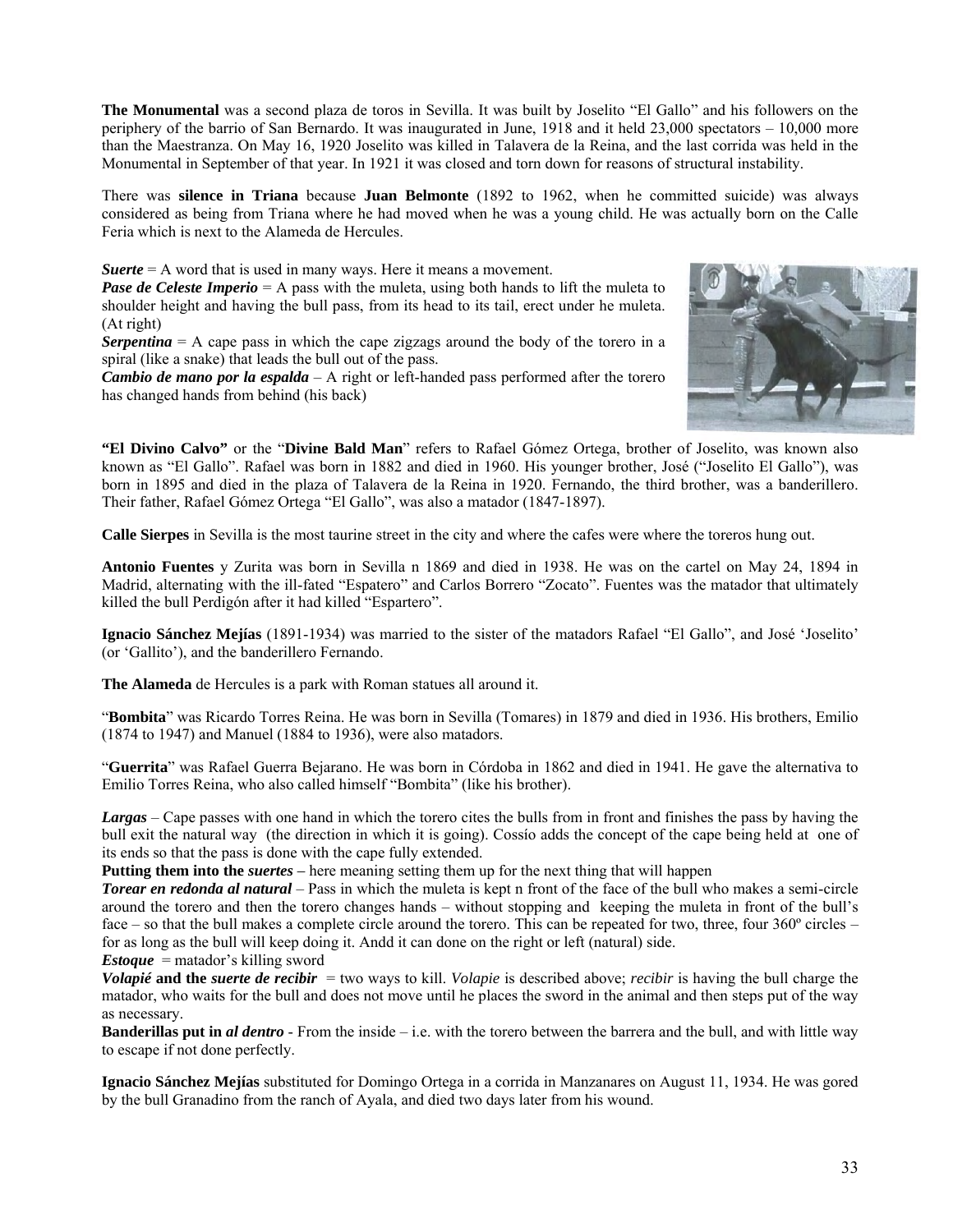Francisco **(Paco) Camino** Sánchez was born in Sevilla (Camas) in 1940. He was know as the "Niño Sabio de Camas" for the logical feeling of his toreo, and the fact that he was so good when he was still so young – like a precocious child.

*Lidiar* = According to Nieto, 'Deceive the bull while fighting with it and avoid its charges until killing it" [all] according to the rules of tauromachy. It is important that the toereo undertstands the characteristics of each buklk indoer to give it the *lidia* that corresponds to it and so that the bull does not learn and permits the man to show off. "

*Chicuelinas de frente* = A chicuelina is a cape pass in which the torero wraps the cape around himself and swivels as the bull passes by. Nieto says "A cape pass executed in front with the arms at chest height and finished off like a *navarra*, although tighter to the body.:

*Estocada=* Thrust of the sword; putting in the sword

José García Rodríguez **"El Algabeno"** was born in Sevilla (Algaba) in 1875, took the alternativa in 1895 and died in 1947. He was known as a great swordsman. His son, José García Carranza "**Algabeno hijo"** was born in Sevilla (Algarba) in 1902, took his alternativa in 1923 and died in 1936 in the Civil War. Another relative, Pedro Carranza "**Algabeno II"** was born in Sevilla in 1885, took his alternativa in 1915 and died in 1951.

**Juan Antonio Ruíz Román "Espartaco"** was born in Sevilla (Camas) in 1962. His father, Antonio Ruíz Román "Espartaco", and his brother, Francisco José Ruíz Román "Espartaco Chico", are also matadors. He received the Medalla de Bellas Artes in 2003.

**Manuel Jiménez** Moreno **"Chicuelo"** was born in Triana in 1902. He took his alternativa in 1919, retired in 1951 and died in 1967. He is the inventor of the *chicuelina* pass with the capote. His father, Manuel Jiménez Vera "Chicuelo" (, was also a matador de toros and died when little Manuel was only 5, leaving him an orphan. Hi son, Rafael Jiménez Castro "Chicuelo" was born in 1937 also a matador who became a banderillero in 1981.

José (**Pepín) Martín Vázquez** Bazán was born in Sevilla in 1927, took his alternativa in 1944, and retired in 1953 after being gravely gored in Valdepeñas. He is the son of Francisco Martín Gómez, "Curro Vazquez" (1882-1946), the nephew of Manuel Martín Gómez "Vázquez II", and cousin of Mario Carrió Bazán – all matadors of toros. Both of his older brothers were also matadors – Manuel (1921) and Rafael (1924-1998).

Manuel **(Manolo) González** Cabello was born in Sevilla (barrio de la Puerta Osario) in 1929. He took his alternativa in 1948 and retired in 1961. He became a ganadero andthe apoderado for Espartaco . He died in 1987. **"Cagancho"** was named Joaquín Rodríguez Ortega. He was born in Sevilla (Triana) in 1903 and died in 1984.

**"Gitanillo de Triana"** was named Francisco (Curro) Vega de los Reyes. He was born in Sevilla (Triana) in 1903 and died in 1931 as a result of a wound from the bull "Fandanguero" of Graciliano Perez Tabonero.

**"Tragabuches"** (1780–c.1817) and "**El Lavi**" (1811–1858) are two matadors from Andalucia, both with gypsy blood. "Tragabuches" worked first as a banderillero with the Romero family, and took the alternative in Salamanca in 1802. In 1814 he caught his wife with a lover, killed the lover and disappeared into the countryside with a gang of bandits. The gang was captured and executed in 1817 but "Tragabuches" was not among them, and he never was seen again.

**Fernando Cepeda** Melo was born in Sevilla (Gines) in 1964, he took the alternativa in San Isidro in 1987 from Rafael de Paula and Jose Maria Manzanares(father),and retired in 2006. His long, slow, harmonious *verónicas* were famous, and he was a beloved torero in Sevilla. He is now the apoderado and artistic director of Miguel Angel Perera.

**Antonio Montes** Vico was born in Sevilla (Triana) in 1876 and died from a goring in Mexico in 1907.

*Acoso y derribo* - Where young bulls are chased and knocked over as a test of bravura.

**Antonio Machado**'s full name was 'Antonio Cipriano José María y Francisco de Santa Ana Machado y Ruiz' (1875- 1939). As a poet, he was one of the leading figures of the Spanish literary movement known as th[e Generation of '98](http://en.wikipedia.org/wiki/Generation_of_%2798).

*Ventas* - Juan Belmonte started by honing his skills with becerros in the *ventas*, which are places where meat, chicken, rabbits, etc. are killed and sold. One of these ventas was owned by the then ex matador, Cara Ancha..

A *seguidilla* is an up-tempo folksong. *Siguirilla* (a little or beloved '*siguiría*') and *rumbeña* are flamenco rythms

A *tablao* is a bar where flamenco shows are performed for an audience.